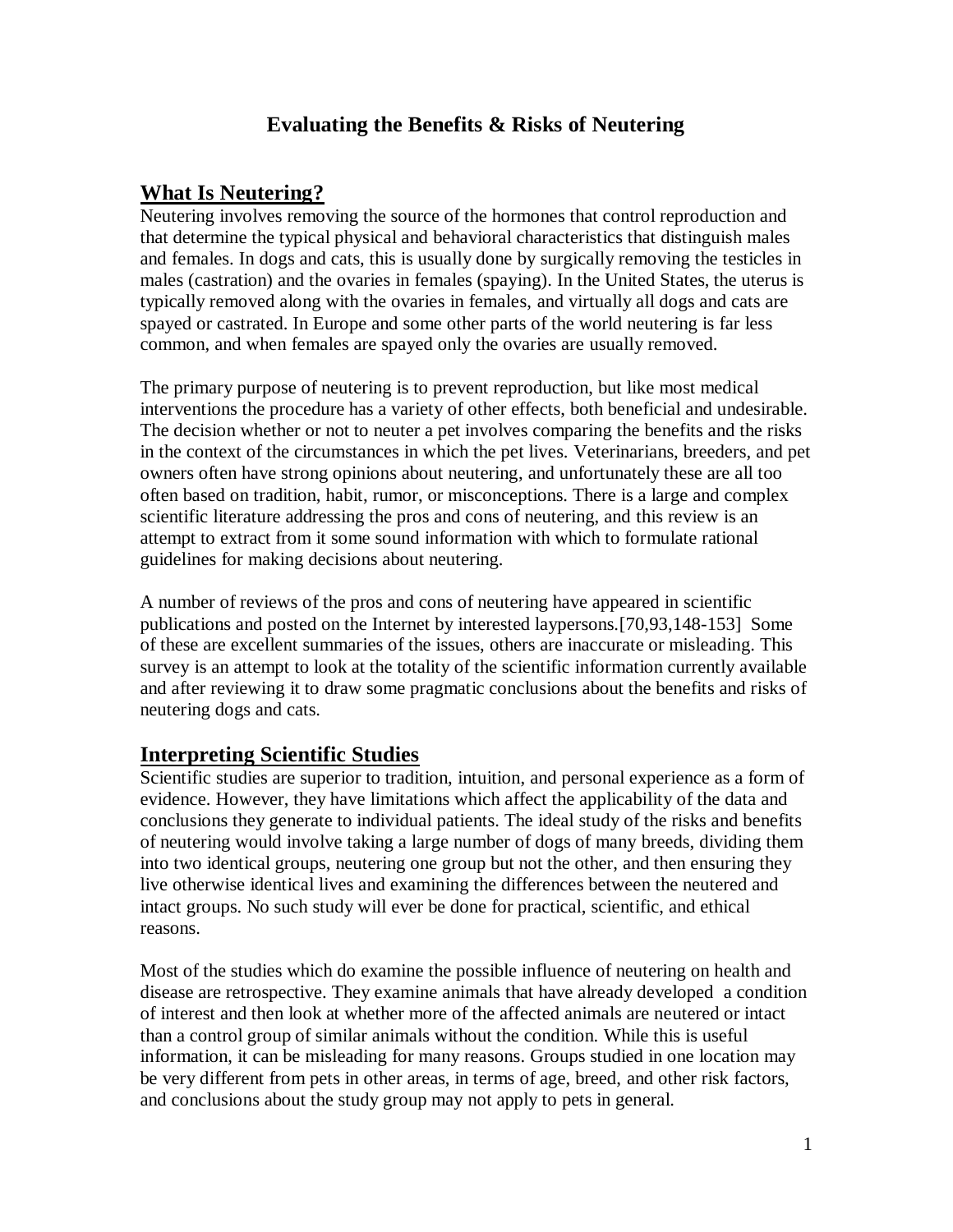For example, a study of a small group of dogs of a single breed which has a high rate of a certain type of cancer might show neutered dogs more likely than intact dogs to have that cancer. But this might have nothing to do with the risks for a different breed which rarely gets that type of cancer. Or neutered pets studied in an affluent city may get more veterinary care, and better care in general, than intact dogs roaming loose in a rural area, so differences between the groups in some disease might be due to factors other than neutering.

A good scientific study will try to control for such factors and the authors will identify potential problems with their data. Whenever possible, I have tried to include such considerations in evaluating the evidence in this review, but it is often unclear what if any confounding factors might influence the results of a given study, so conclusions should ideally be based on multiple studies of large numbers of animals by different investigators in different places. It is this need for replication and the accumulation of data over time that leads to periodic re-evaluations of medical practices. Contrary to the impression often given by the media, this is not because science frequently makes radical and erratic changes of direction but because the process of deepening our understanding and modifying our practices accordingly is complex and never-ending.

Another factor to consider in interpreting studies about the risks and benefits of neutering is how we measure and describe risk. Differences in the risk of a given condition between groups are often described in terms of relative risk. For example, intact animals may be seen to have a given disease 5 times as often as neutered animals (500% greater risk). If this difference is determined to be statistically significant (meaning it is unlikely to be due to chance, *not* that it is significant or important in a more ordinary sense), then we can say intact animals have a greater relative risk of the disease (5 times greater). However, this says nothing about the absolute risk involved. If the disease that intact animals are more likely to get occurs in only 1 out of every 1,000 neutered animals (0.001%), then the extra risk of being intact makes the absolute risk for an intact animal 0.005%, still a vanishingly small number. Thus, while differences in relative risk may sound dramatic, if the condition is uncommon then the real chances of an individual getting it may not be meaningfully different regardless of neuter status.

In contrast, if the condition is common, then even a small change in the relative risk may mean very significant changes in the absolute risk. If 75% of neutered animals get a certain disease, and intact animals have a relative risk of 0.5 (50% lower risk), then the real chances of getting the disease are much lower (35%) even though the difference in relative risk is much less than in the previous example.

Again I have attempted, whenever possible, to assess both the relative and absolute risk associated with neuter status when discussing specific conditions. Unfortunately, the true incidence of many conditions (how common they are) isn't always known in veterinary populations, and when a figure is reported in one study, it may or may not be relevant to the patients from a different study, region, breed, and so on.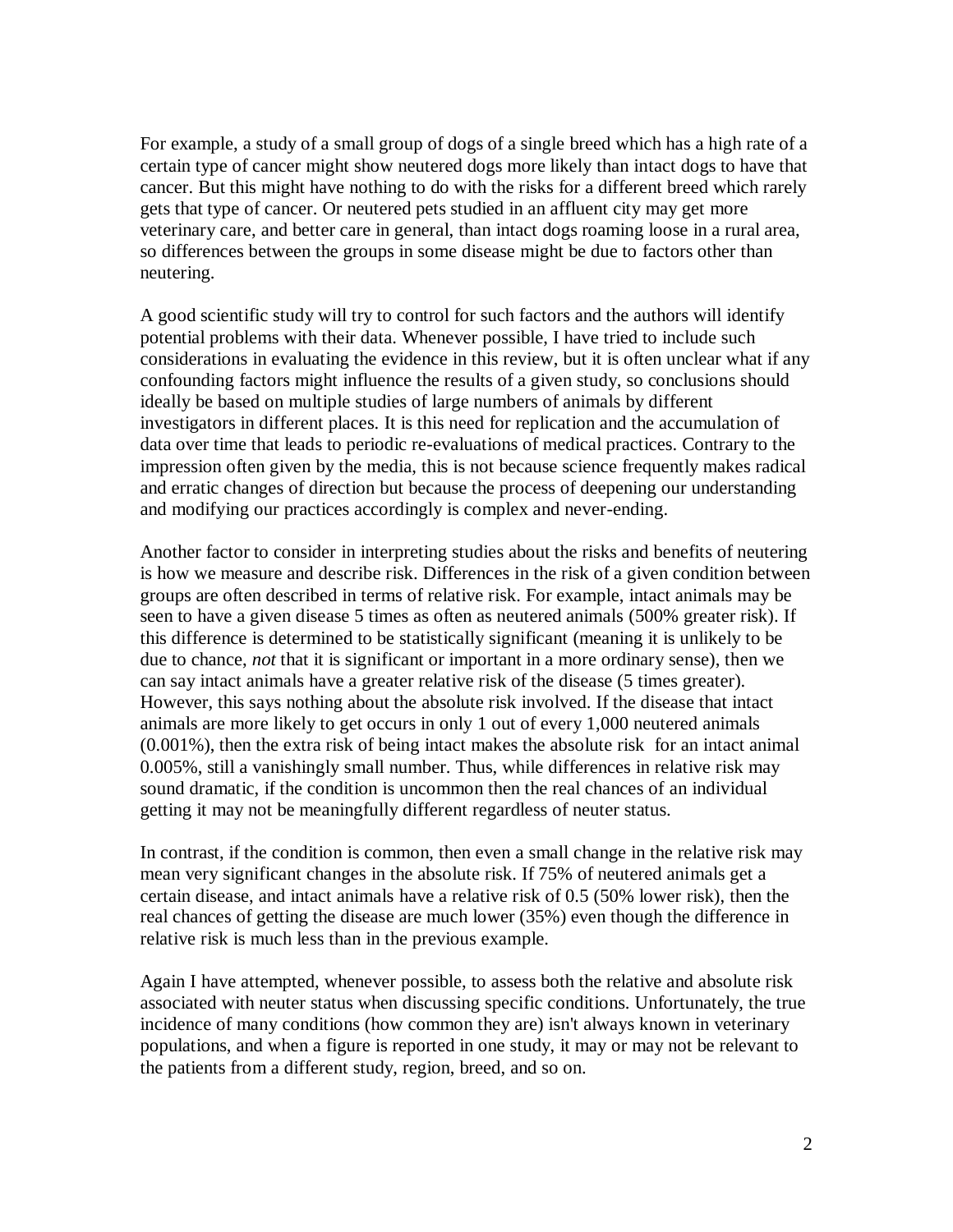# **Benefits of Neutering**

#### General Benefits-

The primary benefit of neutering is the prevention of unwanted reproduction. Though the number of unwanted cats and dogs euthanized at animal shelters has decreased form an estimated 23.4 million in 1970 to about 4.5 million by the year 2000 [1], this still represents a significant problem. Reducing the number of unwanted puppies and kittens has been and remains an important part of reducing the relinquishment and euthanasia of these animals.[2] Failure to neuter is an important component to the pet population problem. [55] Furthermore, being intact is a significant risk factor for both cats and dogs being given up by their owners[3,4], so neutering can reduce both the number of unwanted puppies and kittens and reduce the risk of owned animals being relinquished.

The feral or stray cat population, though notoriously difficult to assess, contains an estimated 30-40 million animals, most the product of unplanned breeding.[1] There is a great deal of controversy over the welfare of feral cats and the impact they may have on wildlife and public health.[5-8] It is generally agreed, however that feral cats suffer more disease and parasitism and have shorter lives than owned cats and that reducing the number and reproduction of unowned cats is a worthwhile goal.[9] Neutering of owned, and likely also feral cats, promotes this goal.[57]

### Health Benefits of Neutering-

### 1. Risks of Reproduction-

Reproduction itself has potential risks which can be eliminated by neutering. Dogs of both sexes are susceptible to infection with *Brucella canis*, a bacterium which can cause disease in dogs and humans. This bacterium can be transmitted during breeding or acquired from contact with aborted fetuses and other material from infected females. The incidence of this disease varies by country and region, from 1-18% in the United States to upwards of 25% in some other countries. Clinical symptoms other than infertility are uncommon, though some dogs can experience serious infectious of the bone, eyes, or nervous system. [9]

The most common complication of pregnancy for females is dystocia, when the normal process of labor and delivery fails. Rates of dystocia in dogs vary greatly by breed, from as low as 5% of whelpings to over 85% in breeds with large heads.[10] One large study in Sweden, where most dogs are intact, found that 2% of female dogs in the sample experienced a dystocia and the overall incidence was 5.7 cases/1000 dog years at risk, though some breeds were at much greater risk and some experienced no dystocias. [11] This study was of dogs covered by health insurance, which about half of dogs in that country are, so it may or may not be applicable to dogs in other countries or those whose owners do not utilize pet health insurance.

In cats, the risk also varies by breed, with one study reporting an overall dystocia rate of 5.8% of deliveries, ranging from 0.4% in a colony of mixed breed cats to 18.2% for Devon rex cats.[12]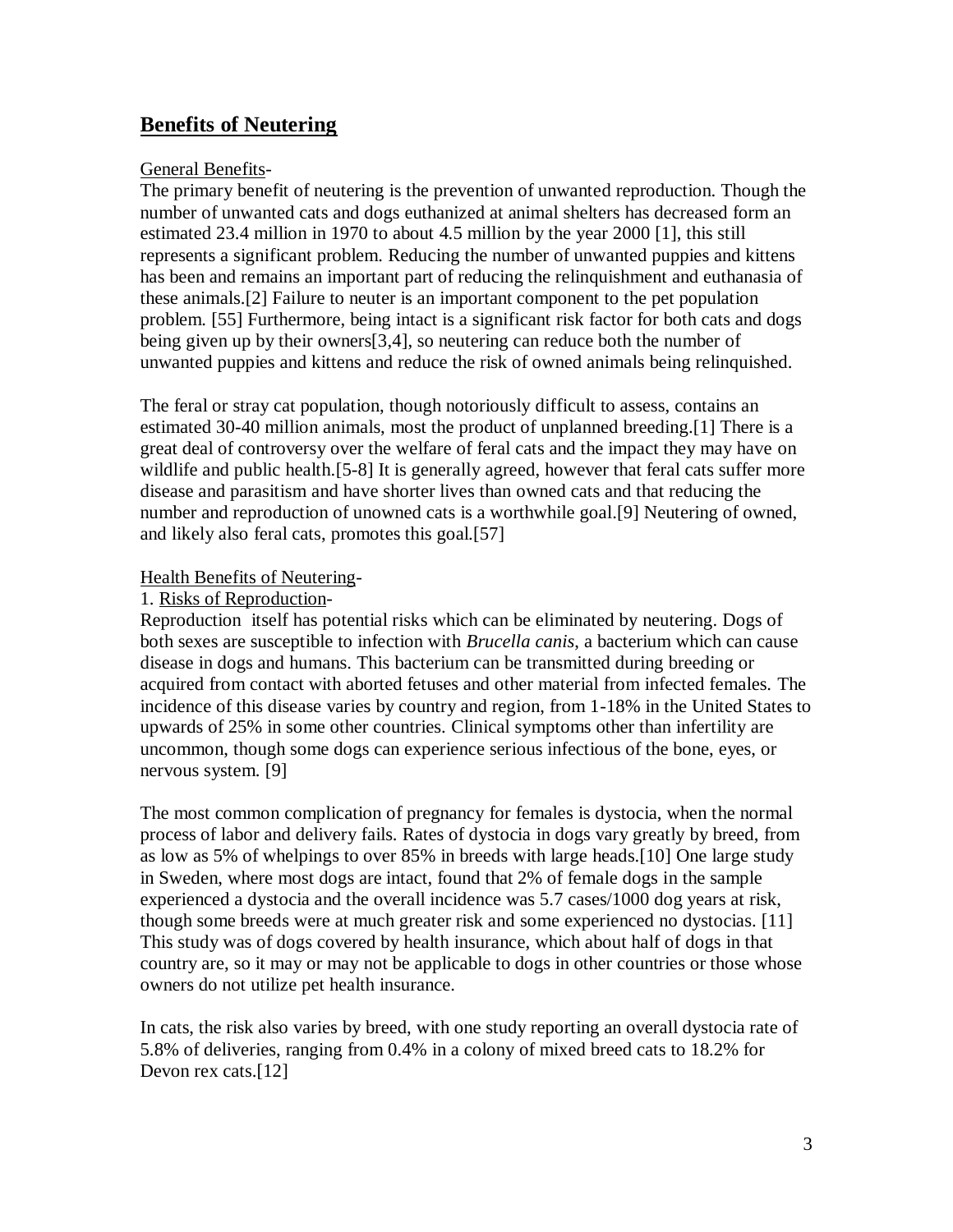Though dystocia can sometimes be treated medically, allowing natural delivery to proceed, the majority of dogs and cats with dystocia require surgical treatment.[10-13] Most females recovery fully from c-sections, though the risks of such surgery are likely greater than those of a planned spay surgery due to the emergency nature of the procedure and the often compromised health of the female due to the dystocia.

Much less common risks of pregnancy, such as pregnancy toxemia, diabetes mellitus, uterine torsion, uterine rupture, and pregnancy-associated pyelonephritis (kidney infection) can all be prevented by neutering.[13]

## 2. Mammary Tumors-

Mammary tumors are very common in intact female dogs. Incidence is reported in a number of different ways, which makes comparison between studies difficult. A study in Norway, where almost all female dogs are intact, found an overall incidence of malignant mammary tumors of 53.3%, with significant variation in risk by breed.[14] A UK study found mammary tumors to be the second most common type of tumor, with an incidence 205 tumor per 100,000 dogs per year.[15] A Swedish study found an incidence in intact females of 1% at 6yrs of age, 6% at 8yrs, and 13% at 10 years when the study was terminated.[16] The incidence of mammary tumors in female cats is roughly half that seen in dogs.[17] Mammary cancer is extremely rare in male dogs. [17]

In dogs, the chances of developing a mammary tumor increase with age and vary with breed.[13,17] There is no apparent protective effect of having a litter for dogs or cats. [17,20]

About half of canine mammary tumors are malignant, whereas 85-90% of feline mammary tumors are malignant.[17,18] Mammary cancer is usually treated with surgery and often chemotherapy, and it is often fatal despite treatment, with 59% of dogs with malignant tumors in one study eventually dying of causes related to their cancer. [21]

Spaying dramatically reduces the risk of mammary cancer in both dogs and cats. In dogs the risk has been reported as 0.5% when spayed before the first heat, 8% if spayed before the second heat, and 26% if spayed after the second heat.[19] One study in cats found those spayed prior to 6 months of age had a 91% reduction in mammary cancer risk, and the risk was reduced 86% in those spayed before 1 year.[20] Spaying dogs later than the second heat does not reduce the risk of developing mammary cancer, but spaying at the time of surgical removal of the mammary tumor or within 2 years before diagnosis of mammary cancer is associated with longer survival.<sup>[21]</sup>

## 3. Pyometra-

Pyometra is a bacterial infection of the uterus. It occurs as a consequence of changes in the uterine environment brought about by repeated estrus (heat) cycles.[13] Pyometra can be treated medically, though with a very high rate of recurrence in the following heat cycle. [22,23] It is more commonly and successfully treated by spaying the affected dog.[13]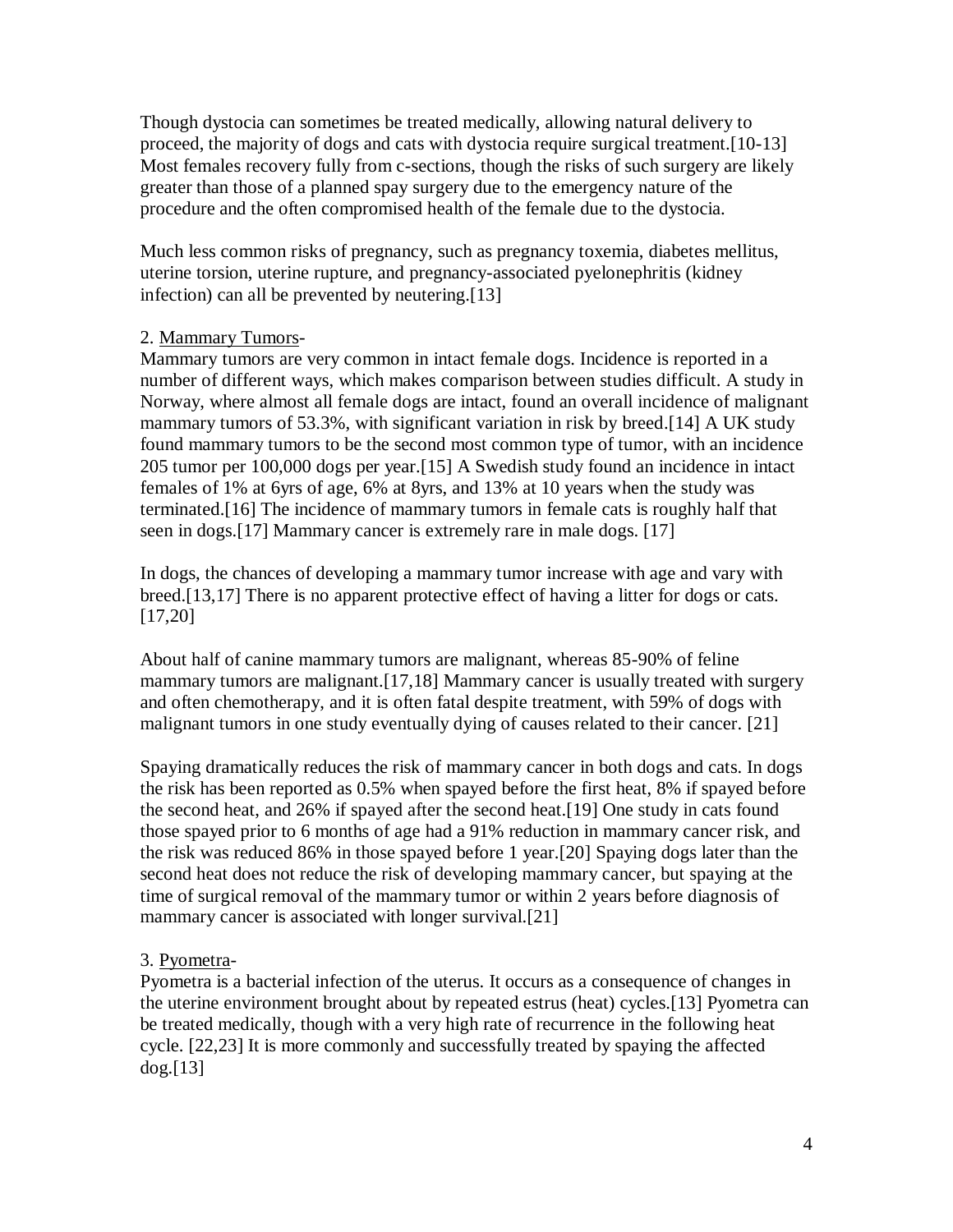A study in Sweden, where elective spaying is rarely practiced, found that overall 25% of the females in the study developed pyometra by 10 years of age, and it is expected the risk would continue to increase in even older females. The risk varied considerably by breed, with some breeds having a 10% rate of pyometra and others up to 50%. Risk increased with age for all breeds.[24] Pyometra has been reported in cats, but no published figures regarding the incidence are available. Mortality from pyometra treated surgically is variable, from 4.2-17% in dogs and 8% in cats.[13]

Spaying essentially eliminates the risk of pyometra in dogs and cats. Infections in the small portion of the uterus not removed during ovariohysterectomy do occur if some ovarian tissue or other source of progesterone is present, but this is rare.[13] In Europe, it is common to remove only the ovaries and leave the uterus. This effectively protects against pyometra since the hormones responsible for the condition are not present.[25]

#### 4. Cancer of Reproductive Organs-

Tumors of the ovaries are uncommon in dogs and cats with reported incidences of 6.25% in dogs and between 0.7%-3.6% in cats. There are several different types of ovarian tumors with variable degrees of malignancy. Little reliable information exists regarding the mortality associated with these tumors.[26]

Uterine tumors are very rare in dogs and cats, accounting for <2% of feline tumors and <0.5% of all canine tumors. Tumors of the uterus can generally be successfully removed by spaying the animal, though recurrence and spread to other organs has been reported.[26]

Tumors of the vulva or vagina in female dogs are not common, though they represent 2- 3% of all canine tumors. They occur primarily in intact females, often have receptors for ovarian hormones present in the tumor cells, and they are less likely to recur in dogs spayed at the time of tumor removal. [26-28,144] This suggests that the risk of such tumors is decreased in spayed females. Most vulvar and vaginal tumors are benign and can be cured by surgical removal, though the minority that are malignant have a poor prognosis and often recur or metastasize.[26]

Various rates of occurrence have been reported for testicular tumors, but random samples of testicles from dogs autopsied for reasons not related to testicular disease have shown that 16-27% of dogs had tumors, and many of these had more than one.[29] The testicles are the second most common site for cancer in intact male dogs.[145] Testicles which do not descend into the scrotum but remain in the abdomen or inguinal ring (cryptorchid testicles) are more likely to develop tumors, especially in dogs under 10 years of age.[30,31]

There are several types of testicular tumors. Most are slow to metastasize, with fewer than 15% of affected dogs showing spread to other organs. Some testicular tumors produce hormones, including estrogen which can cause feminization and bone marrow disease. Castration is the treatment of choice for testicular cancer, and it is usually curative. [13,26]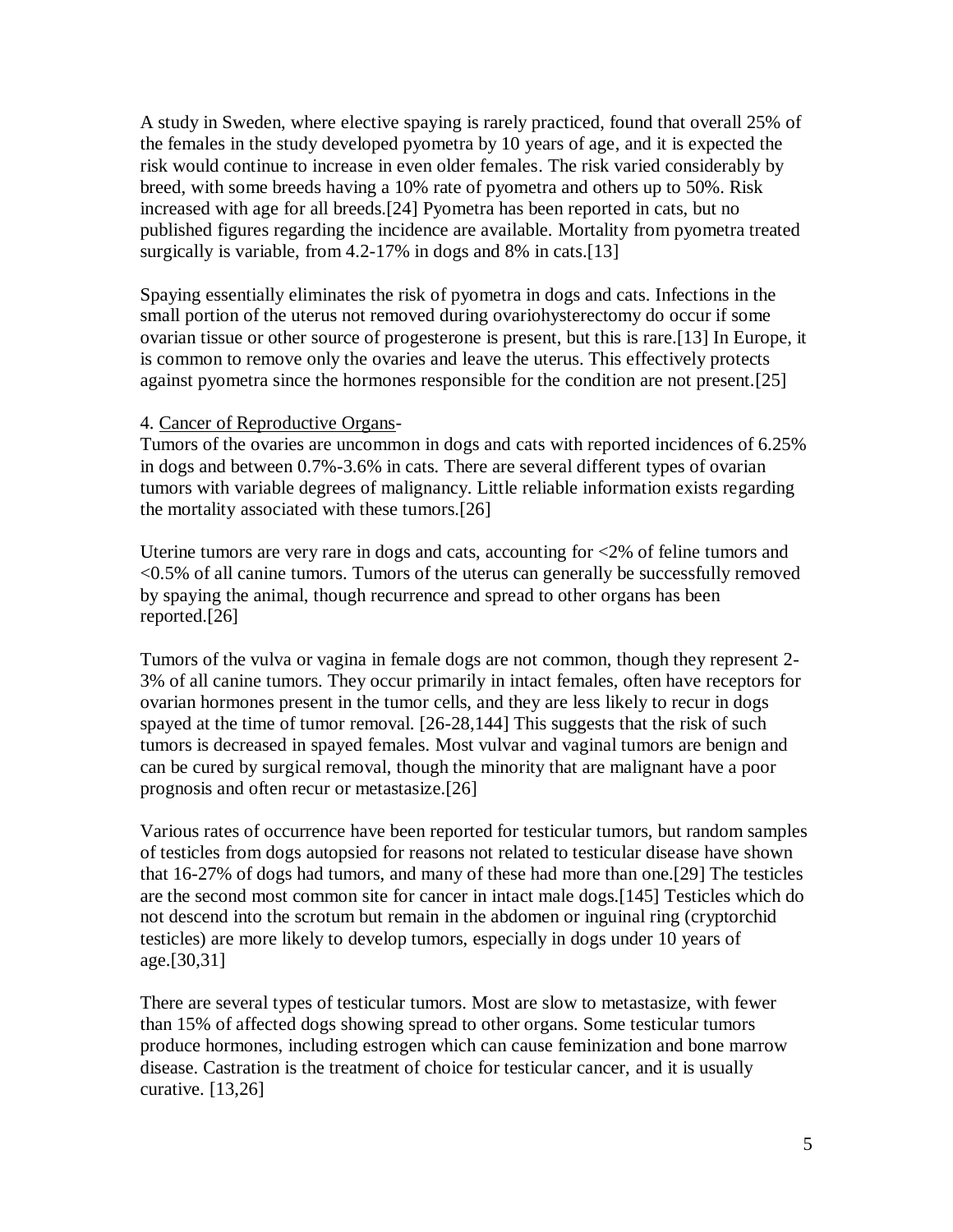#### 5. Prostate Disease-

The most common disease of the canine prostate is benign hyperplasia (BPH), an overgrowth of tissue that causes enlargement of the gland.[13,32] This incidence of this disorder increases with age, from 15-40% for dogs under 7 years of age and 60-100% of dogs over 7 years of age.[32-34] While most dogs have few symptoms from BPH, some will experience difficulty urinating or defecating or bloody preputial secretions. BPH is a predisposing and complicating factor for prostatitis, a bacterial infection of the prostate. [13] Prostatitis has been reported to occur in up to 28.5% of intact male dogs.[32,35] It is a serious and uncomfortable, though rarely life-threatening disease. Both BPH and prostatitis are rare in neutered dogs and both are effectively prevented and treated by castration.[13,32]

## 6. Behavioral Benefits-

Behavioral problems are an important reason for relinquishment of pet dogs and cats by owners. [1,5,44] The most common problematic behaviors include aggression towards people or other animals, inappropriate elimination, and fearful behaviors.[45] To the extent that neutering increases or reduces the risks for these behaviors it can have an important impact on the relationship between pet and owner and ultimately on the pet's survival.

The biological and environmental influences on animal behavior are complex and difficult to unravel. Specific behavior patterns are influenced by many environmental and individual factors which all interact, so epidemiological correlations are often unreliable in predicting the outcome of interventions in individual cases. However, there are some consistent patterns that emerge from studies on normal and problematic behaviors in dogs and cats which illustrate the potential behavioral benefits and risks associated with neutering.

Some studies have reported intact male dogs to be disproportionately involved in aggressive behavior. [46,47]. Others have reported marked reductions in aggression and other problem behaviors in male dogs as an effect of castration. In one study, roaming behavior decreased 90%, aggression between males decreased 62%, urine marking decreased 50%, and mounting decreased 80% following castration,[48] and several other studies have found similar results.[49,50,54] Some studies have also reported intact dogs to be more likely to bite humans than neutered animals.[52]

Castration also dramatically reduces fighting, urine spraying, and roaming in male cats.[52-54] One study has found intact cats to be more aggressive and less affectionate than neutered cats.[102]

## 7. Miscellaneous-

Almost every epidemiologic study of any disease examines differences in incidence between males and females and intact and neutered animals. If a significant correlation is found, this may or may not have meaningful clinical implications. There are likely many more such associations reported than I have listed here, but these are some that seem to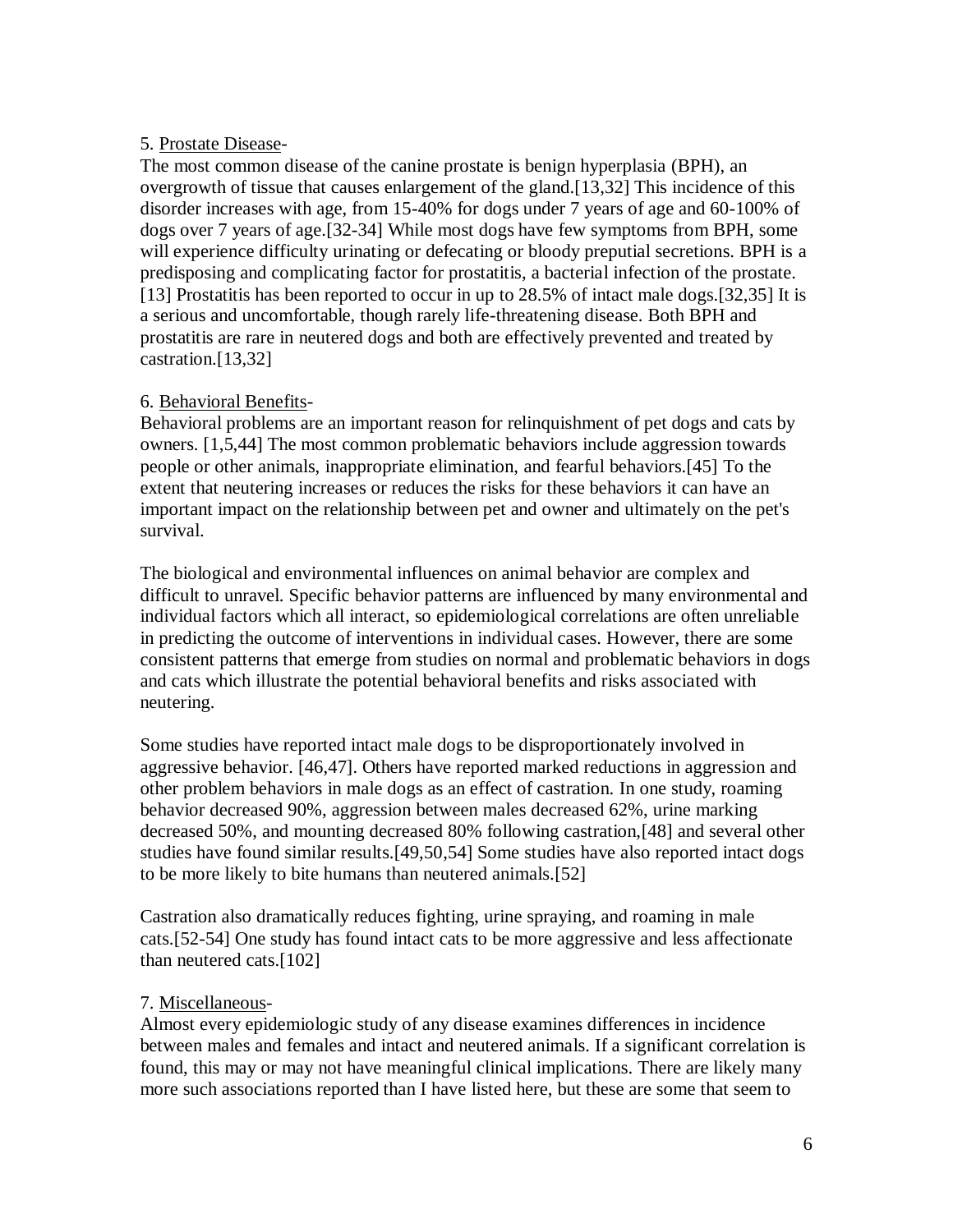have clear significance when considering whether or not to neuter and about which pet owners often have questions and concerns.

Perineal hernias are protrusions of abdominal organs through a weakened area in the pelvic muscles. The disease is not uncommon, but no precise incidence has been reported. However, in one study 93% of cases were intact males, and an association with prostatic disease is suspected, so neutering is likely protective for this problem.[41,56] Perineal hernias can usually be successfully treated with surgery, and castration at the time of hernia repair is recommended.[42]

Perianal fistulas are a chronic immune-mediated disease seen most commonly in German Shepherds and Irish Setters and rarely in other breeds. It occurs predominately in intact male dogs, which suggests some hormonal influence, though a specific causal connection has not been identified. In one study, males outnumbered females 2:1 and intact dogs were 86% of affected patients. [43] The disease is chronic and often causes significant discomfort. It can frequently be controlled with medical therapy, though sometimes surgical treatment may also be necessary.

There is some suggestion in research on laboratory animals as well as epidemiologic studies of dogs and cats that neutered animals may live longer than intact animals.[58- 61,63,146,147] However, there are also studies which suggest that the longer females of some breeds retain their ovaries the more likely they are to achieve unusual longevity for their breed.[62] The possible effects of differences in the care neutered and intact animals receive have not been examined, and this complicates any interpretation of differences in longevity.

# **Risks of Neutering**

## 1.Neutering Surgery Risks-

Like all surgeries, neutering involves some risks. Total complication rates for routine castration or spaying have been reported from 2.6%-20% of cases.[64-67]. The majority of these are minor and require no treatment. [64,67] Complication rates vary considerably from practice to practice and are generally reported to be higher in studies of surgeries performed by students in training.[64,67] Reported death rates are less than 0.1%.[64]

## 2.Cancers-

Prostate cancer in dogs has previously been reported to have an low incidence of less than 1%[13], but several recent studies have suggested it may be more common, though not always clinically recognized, and these papers have reported rates of 3.6-13%.[32,35] Most such cancers are malignant, with metastases reported in 40-80% of cases at the time of diagnosis.[13,36]. There is some uncertainty about the role of castration in prostate cancer development. While some reports have found fewer prostate cancers in castrated dogs than in intact dogs [36-38], most recent studies have found either no effect of castration on the rate of prostate cancers [39] or an increased risk for castrated dogs.[35,40] Most canine prostate cancers examined seem to lack receptors for male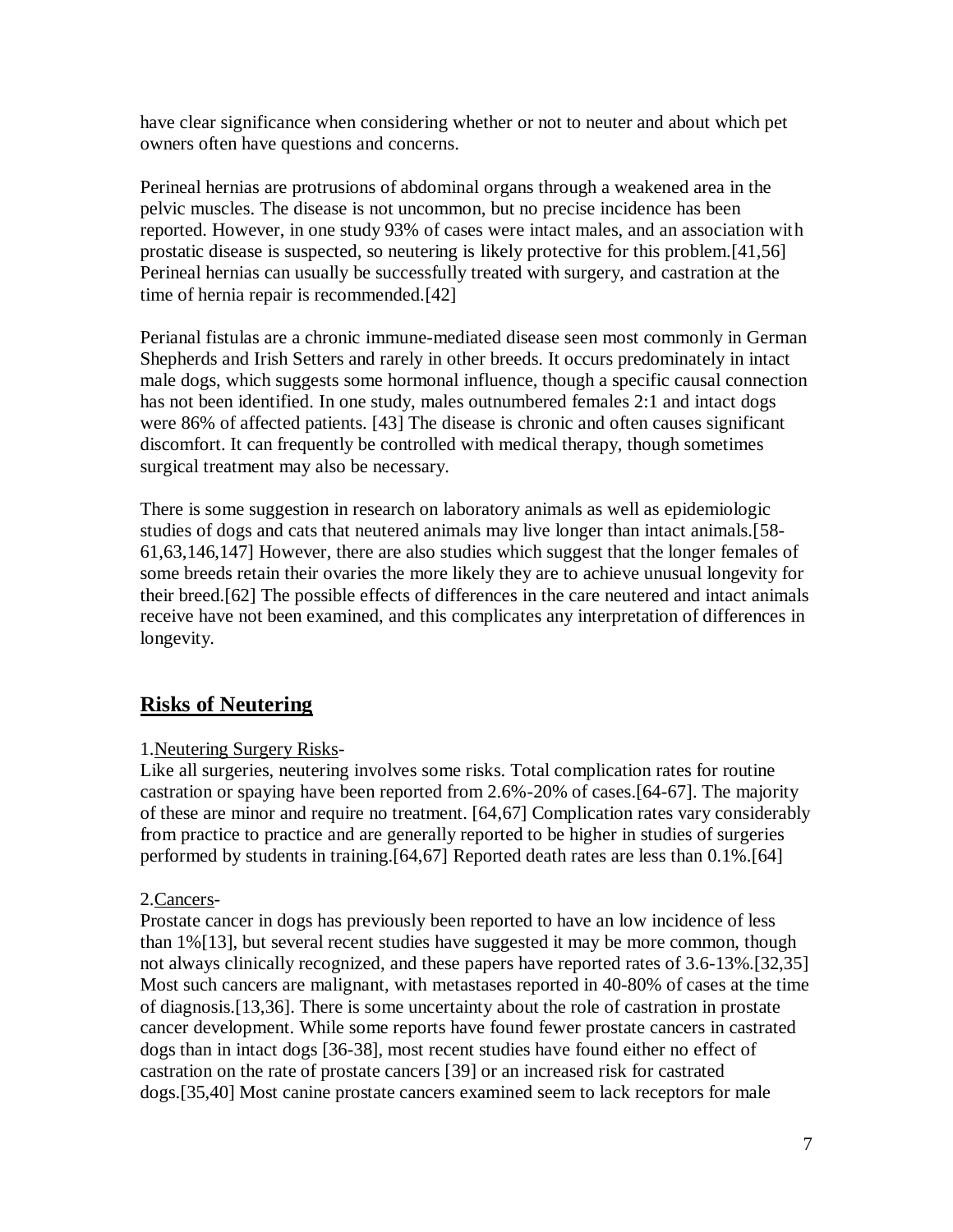hormones, so it appears that unlike in humans these hormones are not responsible for the initiation or progression of prostatic cancers, but it is unclear whether castration is overall beneficial, neutral, or a risk factor for their development.[30,40] Prostate cancer is an aggressive cancer with a poor long-term prognosis.[30]

Osteosarcoma is a bone tumor usually seen in large breed dogs.[68,69] Overall incidence has been reported as 0.2%, but for at risk breeds rates of 4.4%-6.2% are often reported.[70,72] A rate of 12.5% was reported in one study, though the authors suggested this might have been an overestimate. [71] Neutered dogs have been reported to be at higher risk for osteosarcoma than intact dogs.[68,71]. In one study, no difference was found in overall risk for intact versus neutered animals of either sex, but neutering before 1 year of age was found to increase the risk, and it was found that the longer an individual had been intact the lower their osteosarcoma risk.[71] However, the neutered animals in this study (especially the spayed females) lived longer than the intact animals, which may have contributed to an increased incidence of cancer in the neutered group.

It is possible that neutering, especially before sexual maturity, raises the risk of osteosarcoma, at least in predisposed breeds. Osteosarcoma is an aggressive cancer with a poor long-term prognosis, and it is generally treated with surgery and chemotherapy.[69]

Hemagiosarcoma is a cancer of the cells that normally form blood vessels.[73] The overall incidence has not been reported, but it makes up 5% of all non-skin cancers in dogs.[73] It is less common in the cat, found in 0.5% of cats autopsied and 2% of cancers in this species.[73] It most commonly occurs in the spleen, and certain breeds (such as German Shepherds, Labrador Retrievers, and Golden Retriever) are at greater risk than others.[73,74,76] Hemangiosarcoma can also develop in the heart, with a reported incidence of 0.19%.[75]

Spayed females have been reported to have 2 times the risk of splenic hemangiosarcoma and 5 times the risk of cardiac hemangiosarcoma of intact females.[74,75] Castrated males have either been found to have no increased risk of splenic hemangiosarcoma[74] and only a slightly higher risk (1.55 times) than that of intact males for cardiac hemangiosarcoma.[75] Hemangiosarcoma is an aggressive cancer with a poor long-term prognosis, and it is usually treated with removal of the spleen (if this is the primary site) and chemotherapy.[73]

Transitional cell carcinoma is a cancer of the lower urinary tract, usually found in the bladder and uncommonly in the urethra of dogs.[77] It represents 1%-2% of canine cancers and is rare in the cat.[77,78] It is more common in females than males, prevalence varies by breed, and neutered animals have been reported to be at 2-4 times greater risk than intact animals.[78,79] Transitional cell carcinoma is an aggressive cancer with a fair long-term prognosis, and it is usually treated with chemotherapy and sometimes surgery or radiation therapy.[77]

#### 3. Orthopedic Disease-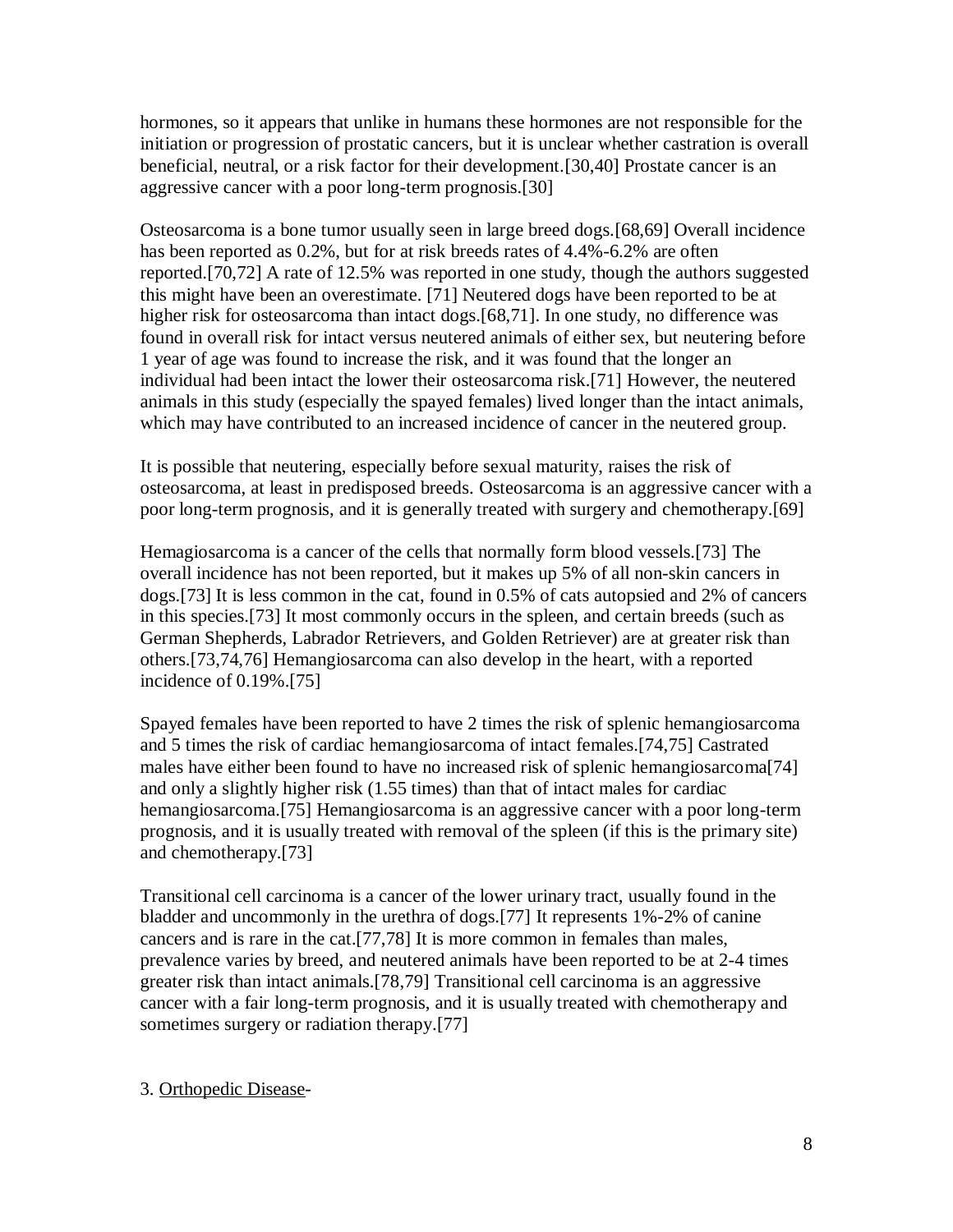Rupture of the cranial cruciate ligament in the knee is a common problem of large breed dogs, with a reported incidence of 1.8%-4.5%, though the incidence in predisposed breeds has been reported to be as high as 8.9%.[80-82,86] In addition to breed and obesity, neutering increases the risk of cranial cruciate ligament rupture, [80,81,82,86] One study suggested neutering may increase the angle between the bones in the knee in a way that promotes cruciate rupture, but this effect was only seen in dogs neutered earlier than 6 months of age.[85] Cruciate ligament rupture is treated with a variety of surgical approaches, and it has an excellent long-term prognosis.[83,84]

Hip dysplasia is a developmental abnormality of the hip joint that can result in arthritis and clinical discomfort. It is rare in small breeds, with rates of affected dogs less than 1%, but it can be seen in as many as 40%-75% of large breed dogs.[86-89] Hip dysplasia is estimated to lead to clinically significant arthritis is fewer than 5% of affected dogs, but there are many factors involved including breed, weight, and the degree of anatomic abnormality of the hip joint, which makes predicting the outcome for any individual difficult.[89] The incidence of hip dysplasia is most strongly associated with breed and family history.[86,90,91].

Some studies have identified neutering as increasing the risk of hip dysplasia.[86,92]. As discussed below, the age at neutering may also be a factor influencing the development of hip dysplasia.[93] It is unclear if the increased risk is directly due to the effects of neutering or due to an increased incidence of obesity in neutered dogs. Hip dysplasia can be treated if detected early with surgical therapies that reduce the chances of clinically significant arthritis later in life.[94,95] In older dogs who have already developed arthritis and clinical symptoms, these can be managed surgically or medically, with medications, weight reduction, and other therapies.[96-98] Because of the genetic basis of the disorder, the ideal approach to eliminating it is to neuter those dogs that carry the predisposing genes to eliminate the disease from the population.[99,100]

Fractures of the capital physis of the femur (the growth plate where the femur attaches to the pelvis at the hip joint) can occur in growing animals both due to trauma and spontaneously. A number of studies have found a large majority of spontaneous capital physeal fractures in cats occur in obese neutered males.[179-182] It is clear that neutering delays closure of the growth plates in male cats[183], and so it may be an independent risk factor for such fractures, though neutering also increases the incidence of obesity, and the relative contribution of obesity and neutering to the risk of these fractures has not been elucidated.

#### 4. Behavioral Risks-

Though neutering has been associated with a decreased incidence of some kinds of aggression, there is limited evidence that it may sometimes be associated with an increase in aggressive behavior. There is one study that identified more owner-directed aggression reported in Springer Spaniels that were neutered than in intact Springers.[101] How reliable such an owner survey might be or how applicable to other breeds is unclear. Similarly, one study found evidence of an increase in aggression towards owners among spayed female dogs who were spayed before 11 months of age and who had already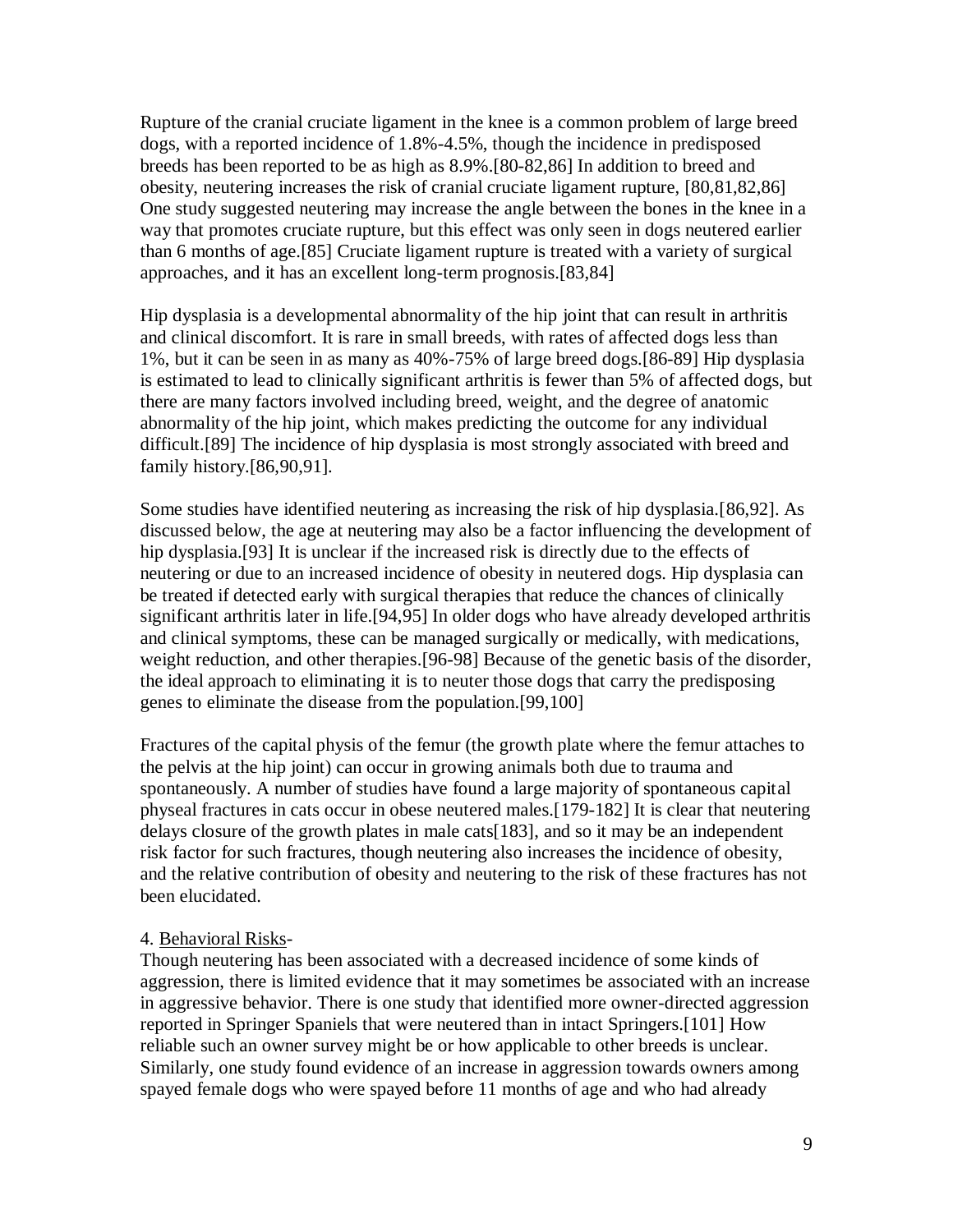showed some aggressive behaviors before neutering.[103] However, there were some differences between the control group and the spayed dogs in addition to having surgery, and these make the results less reliable.

One study found female German Shepherds who were neutered were more reactive to the presence of unfamiliar humans and dogs than were intact dogs.[104]. Another study found neutered dogs to be more active than intact dogs and castrated males to be more excitable than intact males but found no other measurable behavioral differences between the groups.[105] The clinical significance or applicability of these findings to behavior problems is unclear.

One study has examined the relationship between neutering and the development of agerelated behavioral changes thought to be similar to Alzheimer's disease or other forms of senile dementia in humans.[106] Such changes are relative common, being reported in 28% of dogs 10-12 years old and 68% of dogs 15-16 years old.[107] When multiple comparisons were made between intact males, castrated males, and spayed females (no intact females were included in the study), the only association found was for castrated males who had already shown signs of behavioral impairment when first assessed to progress to more severe impairment at a higher rate than intact males or spayed females. The significance of this finding is not clear.

### 5. Miscellaneous-

Urinary incontinence is common in middle-aged to older female dogs associated with spaying, with a reported incidence of 5-30%. Rates are lower in small dogs and higher in large breed dogs.[93,108-111] It can usually be successfully treated with medication.[108,112]

Several reports have found spayed females to be at increased risk for urinary tract infections compared to intact females[113,114], but other studies have not found such a relationship.[115] No associated with urinary tract infections has been found for neutering of male dogs.[113] Most urinary tract infections can be successfully treated with antibiotics.

Feline Lower Urinary Tract Disease (FLUTD) is a collection of symptoms ranging from mild bloody urine and straining while urinating to potentially life-threatening urinary tract obstruction.[116] Causes include bladder inflammation (cystitis), urinary tract infection, urinary tract stones, tumors, and others.[116] FLUTD has been reported to occur in 1.3%-4.6% of cats in private practice and 7%-8% of cats in veterinary teaching hospitals.[117,118] While some studies have found no association between FLUTD conditions and neutering [70,119], and it does not appear that neutering affects the size of the urethra in male cats (a possible risk factor for obstruction)[120], several epidemiologic studies have found that neutering status does raise the risk of some causes of FLUTD.[121,122]. Castrated males were at an increased risk compared to intact males for all causes of FLUTD except infection and urinary incontinence. Spayed females had an increased risk for urinary tract stones, urinary tract infections, and urinary tract tumor,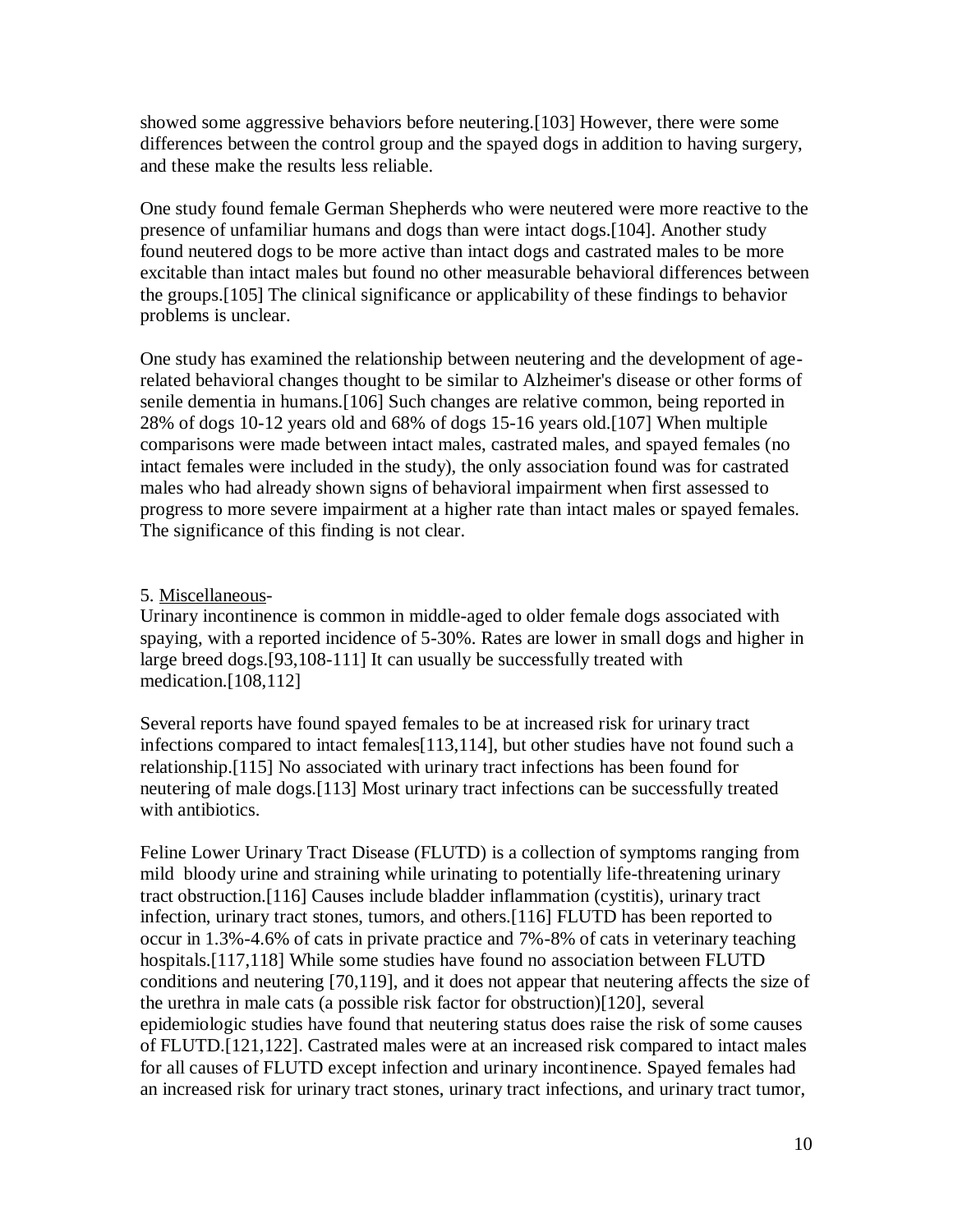but not other causes of FLUTD. Intact females had a decreased risk for most causes.[122] While most cases of FLUTD are treatable and not life-threatening, urinary tract obstruction in males is a very serious condition. This occurred in about 12% of cats with FLUTD symptoms, and the risk is higher in castrated males cats.[122,123]

Hypothyroidism is a condition in which the thyroid gland atrophies or is damaged by the immune system and fails to produce adequate amounts of thyroid hormone.[124,125] It occurs in an estimated 0.2%-0.3% of dogs.[126,127] Some studies have found that neutered dogs are at higher risk than intact dogs for developing hypothyroidism.[126,127] However, other studies have not found any such association.[129] Supplementation of thyroid hormone resolves the disease in most cases.[127,128]

Diabetes mellitus is a complex disease that comes in a variety of forms and has a variety of causes. Briefly, an affected animal will have blood sugar levels that are too high and will usually need insulin injections to control their blood sugar and prevent the many serious secondary problems associated with uncontrolled diabetes.[130] Incidence in cats has been reported from 0.08%-2%, with Burmese cats having a higher rate of occurrence than other breeds or mixed-breed cats.[131-134] Incidence in dogs is estimated at 0.19- 0.64%, with significant breed variations.[135,136] Diabetes is more common in male cats than females, and neutering is associated with an increased risk of diabetes in both male and female cats in some studies.[132] However when age and weight are controlled for no effect of neutering is seen in others.[134] For dogs, diabetes is usually believed to be more common in females than males [130,136] though this is not found in all populations.[133]

Castrated males were at higher risk for diabetes than intact males in one study, though weight was not controlled for.<sup>[137]</sup> Some authors have suggested that intact females may be at greater risk of diabetes due to the antagonistic effects of ovarian hormones on insulin, and spaying is an important part of regulating diabetes in female dogs. [133] Weight is clearly a risk factor for diabetes in cats, thought there is some debate about whether this is true in dogs, and since neutered animals are prone to be heavier than intact animals matched by breed and age, this may be a confounding factor creating the appearance of a direct effect of neutering on diabetes risk.[130-133,136] Diabetes is a serious chronic disease that can often be managed for long periods but cannot be cured.

Pancreatitis is an inflammatory condition of the pancreas, an organ involved in digestion and also insulin production.[138] It can occur as a sudden severe disease or as a longterm chronic, waxing and waning disease. The true incidence of pancreatitis is unknown, and although autopsy surveys have found evidence of inflammation in anywhere from less than 1% to more than 50% of dog pancreases, no study has yet examined how common clinical pancreatitis is.[139-141] In dogs, there is some evidence that neutered animals may be at higher risk than intact animals for sudden-onset form.[142,143]

Obesity is a common and growing clinical problem in dogs and cats. Though clear and consistent definitions do not exist, various reports have suggested that among dogs 18%-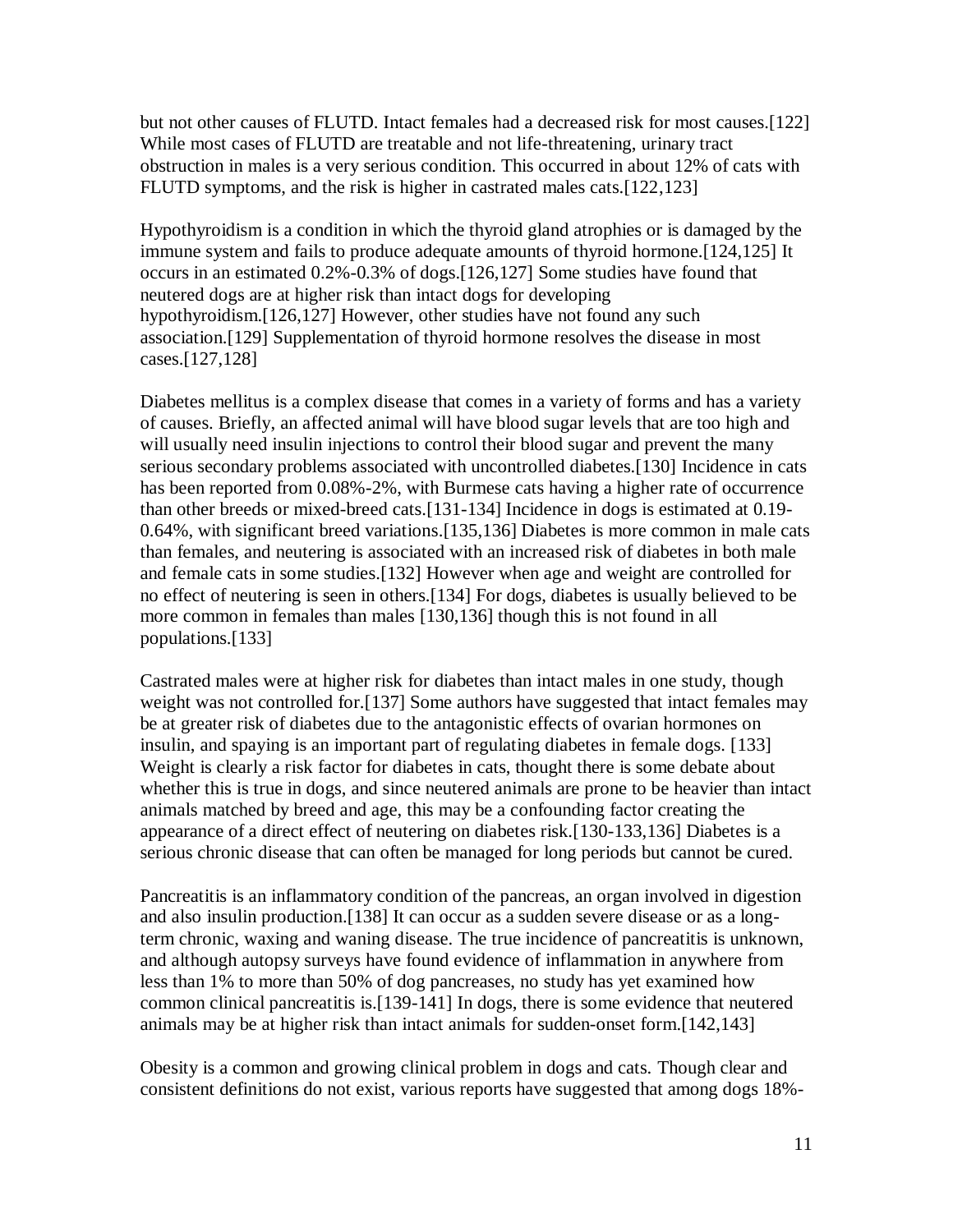44% are overweight and 2.9%-7.6% are obese.[154-156] Among cats, an estimated 19%- 40% are overweight and 7.8% are obese.[157-159] Being overweight is a significant risk factor for many serious diseases.[134,160-162] Almost all studies agree that neutered cats and dogs are more likely to be overweight or obese than intact cats and dogs.[154- 156,158-160,163-169] However, the exact relationship between neutering and excess body weight has not been clearly established.

Some studies have indicated that neutered animals have a lower metabolic rate and so burn fewer calories regardless of activity, which would make them prone to being overweight.[170-173] But other studies, which controlled for the proportion of an animal's weight made up of fat, which is not very metabolically active, have found comparable metabolic rates in intact and neutered animals.[167-169,174] There is evidence that the reason neutered animals gain excess weight is that they eat more and expend less energy than intact animals despite having the same resting metabolic rate.[53,165,169,171,172] There are also many other risk factors for obesity, including sex, breed, and variables associated with owners and their habits, that affect the chances of an animal becoming overweight regardless whether it is neutered or intact.[154,159,160,175]

It is clear that obesity is preventable. Proper restriction of the amount of food, and hence the number of calories available to dogs and cats is all that is necessary to prevent obesity regardless of neuter status. [154,160]

## **Optimal Age for Neutering**

For decades, the traditional age for neutering dogs and cats has been 6-9 months. There is no clear scientific basis for choosing this age, and it has been suggested that this practice arose as a response to anesthetic mortality in very young animals in the first half of the 20th century.[70] Anesthetic procedures have evolved dramatically since that time, and it has since been demonstrated that not only is the procedure safe in puppies and kittens 7- 12 weeks of age, but these younger patients actually recover faster and have fewer complications than those neutered at the traditional age.[65,102,176]

A large scale trial found no significant differences in the week immediately after surgery between patients neutered at the traditional age and earlier, apart from more minor surgical complications in the traditional age group.[65] Another study followed cats neutered at 7 weeks and at 7 months for 1 year and found no differences in any outcome.[102] Two large studies followed puppies and kittens neutered before and after 24 weeks of age for approximately 3 years.[177,178] For cats, of the numerous measures of health, behavior, and relationship with owner, the only difference detected was a greater incidence of urinary tract problems in the cats neutered at the traditional age.[177] In the dog study, puppies neutered earlier than 24 weeks did have a higher rate of infections, primarily parvovirus. This may have been due to differences in the management policies of the two shelters in which the subjects were neutered since the rate of parvovirus infections was higher at the shelter where most of the early neutering animals were spayed or castrated.[178] Dogs in the traditional age group had more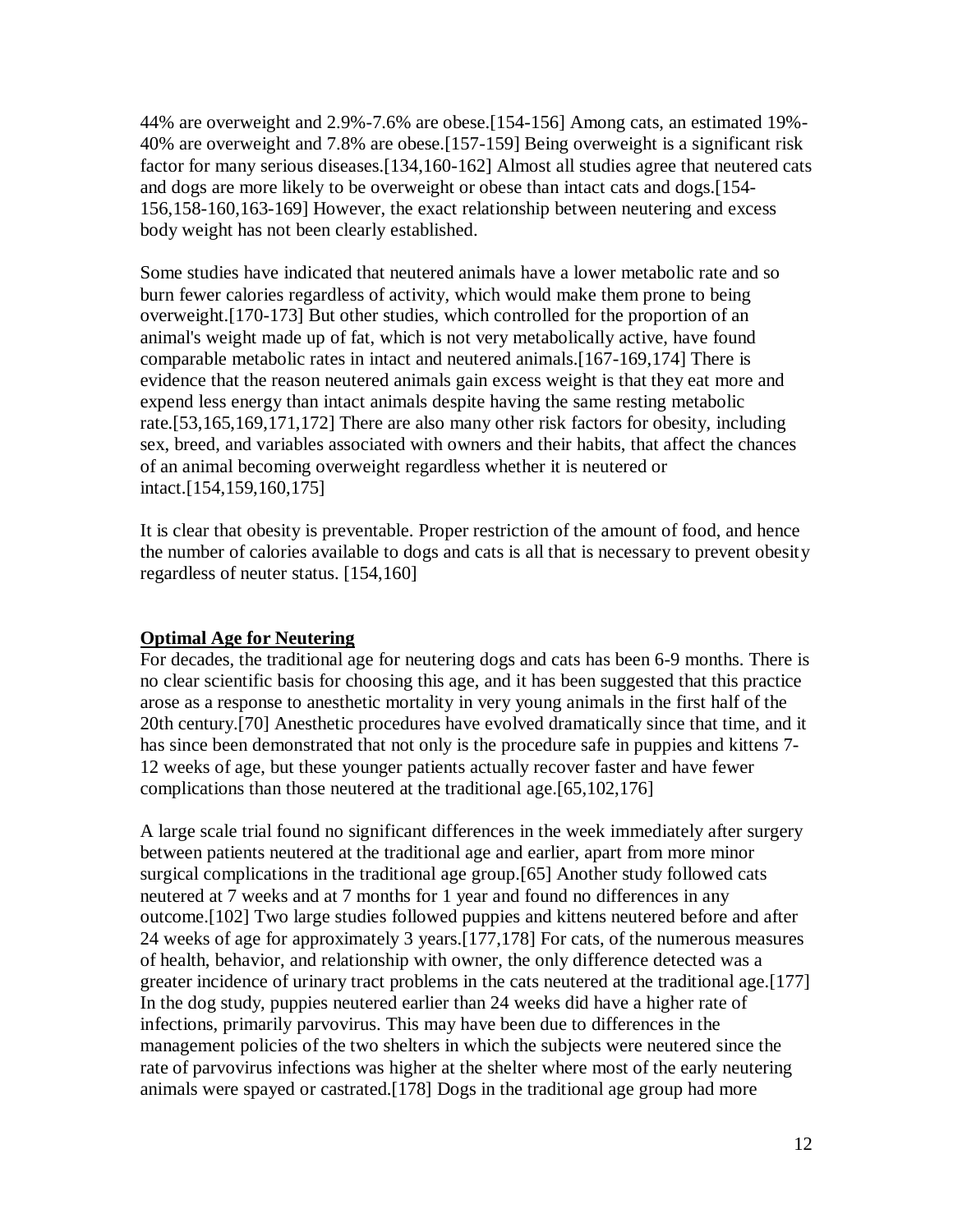gastrointestinal problems than dogs in the early neuter group.[178] Interestingly, there was no difference in the incidence of urinary incontinence in female dogs in this study, which contrasts with another paper that found urinary incontinence occurred twice as often in females spayed after their first heat as those spayed before having a heat cycle.[111]

By far the largest, best designed studies in dogs and cats involved following over 1800 dogs and 1600 cats after neutering (either before or after 5.5 months of age) for an average of 4-4.5 years, but as long as 11 years in some cases.[93,149] For dogs, 7 out of 14 behavioral measures appeared affected by age at neutering, with early-neutering worsening 3 problem behaviors and improving 4. Animals in the early-neuter group exhibited higher rates of noise phobia and sexual behaviors. The early-neutered group also exhibited less separation anxiety, fearful urination in the house, and escaping. Earlycastrated males (but not females) showed more aggression towards humans in the household and more barking. When only problems considered by owners to be serious were analyzed, the reduced risk of escaping for the early-neuter group was the only behavior still significantly associated with age at neutering.[93]

For medical conditions, 4 were significantly associated with age at neutering. Dogs neutered early had higher rates of hip dysplasia, though the dysplasia seen in the traditional-age group was clinically worse and this group was far more likely to be euthanized for the problem than the early-neuter group. Rates of cystitis and urinary incontinence were higher for females neutered before 5.5 months of age. The early-neuter group had lower rates of respiratory infections but higher rates of parvoviral infection. And finally, the early-neuter group had a lower rate of obesity than those dogs neutered at the traditional age. The remaining 43 outcome measures studied showed no difference between the two groups.[93]

For cats, early neutering increased shyness around strangers for both sexes, and it increased hiding behavior for males but not females. Early-neutered cats were showed less hyperactivity, and early-neutered males showed less aggression towards veterinarians, less urine spraying, and fewer sexual behaviors. There may also have been a decreased rate of scratching furniture in early-neutered cats, but these cats were more likely to be declawed so the effect may be an artifact. When only problems considered serious were analyzed, none of these behaviors was significantly associated with age at neuter.[149]

Early-neutered cats experienced lower rates of asthma and gingivitis, and males experienced fewer abscesses in the first 5-6 years after neutering. Cats neutered early may have experienced lower rates of cancer, but when only malignancies confirmed by a veterinarian were considered this effect was not significant. For the other 38 outcome measures studied, no difference between the groups was observed.[149]

#### **Conclusions**

It is apparent that spaying and castration have clear benefits for the pet population in general and both benefits and risks for individual dogs and cats. When the totality of the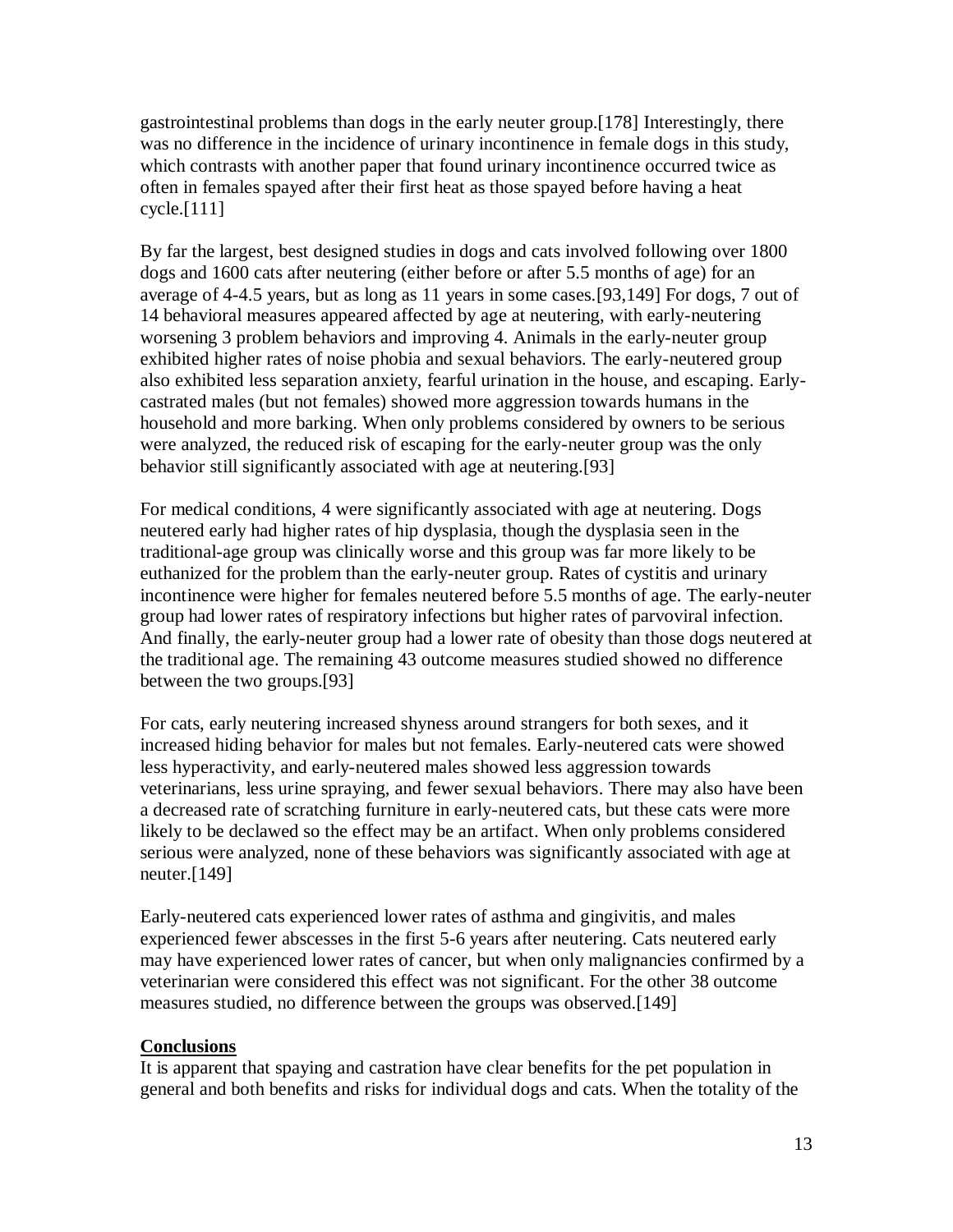evidence is considered, it is generally the case that common, serious problems in females are reduced by spaying and that less common or less serious problems may be exacerbated. It is, of course, impossible to predict for a particular pet what the medical or behavioral results of spaying or leaving her intact will be. However, the scientific evidence supports routine spaying of female dogs not intended for breeding because overall it is more likely to prevent than cause serious disease. The evidence is mixed regarding the risks and benefits of spaying dogs before 5-6 months of age, so no strong recommendation for or against the practice can be made. However, it is clear that spaying female dogs before their first heat is preferable to spaying them after this event. For cats, early spaying seems to have more benefits than risks.

In male dogs, the individual benefits of castration are not so clearly greater than the risks as they are for females. Overall, it seems that males are more likely to benefit than be harmed by being castrated, but the balance of the evidence is close. The population benefits, of course, argue in favor of routine neutering of male dogs. For male cats, however, neutering is clearly more likely to benefit rather than harm them. As is the case with females, early or traditional age at neutering seem roughly equivalent for dogs, but there seem to be more benefits than risks for early neutering of cats.

The decision to neutering an individual animal, and when to do so, should take into account both the scientific evidence of the risks and benefits as well as the unique circumstances of the pet and the owners. Rather than a dogmatic, one-size-fits-all approach, owners and veterinarians should examine the benefits and risks given all the available information and make appropriate, rational decisions in each case. There is, unfortunately, a tendency for lay people and veterinarians to react to the complexity and uncertainty of the research data by making broad, unsupportable generalizations or by sticking to habit and tradition. Our pets are better served by our remaining open-minded and reasonable and evaluating the quality and meaning of the available data carefully in light of the individual circumstances and characteristics of each individual animal.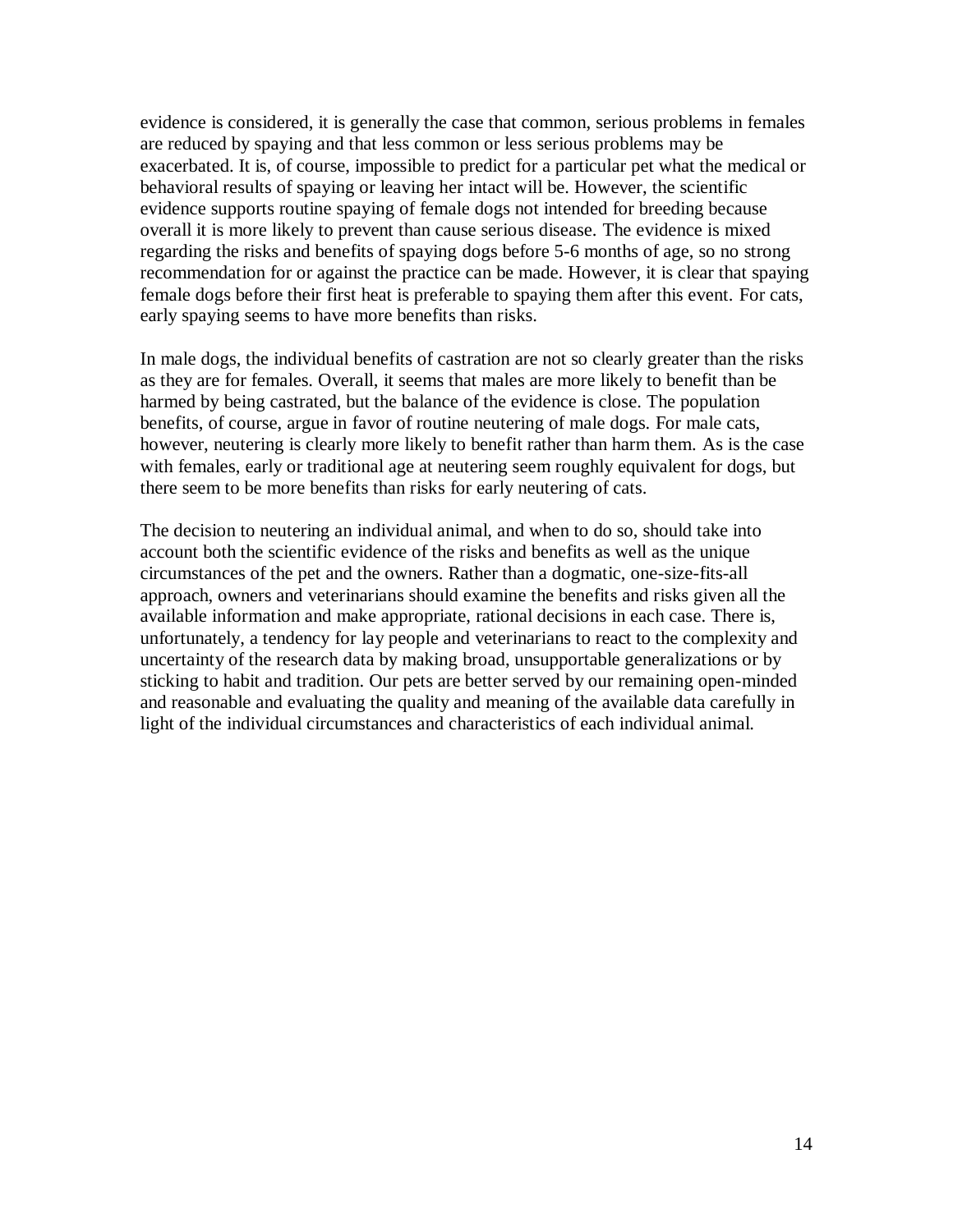#### REFERENCES

1. Clancy EA, Rowan AN. Companion Animal Demographics in the United States: A Historical Perspective. In: Salem, DJ, Rowan, AN , editors. The State of the Animals II. Washington D.C., USA: Humane Society Press; 2003. p. 9-26.

2. Olson PN, Moulson C. Pet (dog and cat) overpopulation in the United States. [Journal](javascript:AL_get(this,%20) of Reproduction and Fertility 1993;47 Suppl.:433-8.

3. New JC. Characteristics of shelter-relinquished animals and their owners compared with animals and their owners in U.S. pet-owning households. Journal of Applied Animal Welfare Science 2000;3(3):179–201.

4. Patronek GJ, Glickman LT, Beck AM, McCabe GP, Ecker C. Risk factors for relinquishment of dogs to an animal shelter. Journal of the American veterinary Medical Association 1996;209(3):572-81.

5. Jessup DA. The welfare of feral cats and wildlife. Journal of the American veterinary Medical Association 2004;225(9):1377-83.

6. Slater MR. Understanding issues and solutions for unowned, free-roaming cat populations. Journal of the American veterinary Medical Association 2004;225(9):1350- 54.

7. Levy JK. Humane strategies for controlling feral cat populations. Journal of the American veterinary Medical Association 2004;225(9):1354-60.

8. Stoskopf MK. Analyzing approaches to feral cat management-one size does not fit all. Journal of the American veterinary Medical Association 2004;225(9):1361-64.

9. Carmichael LE, Greene CE. Canine brucellosis. In: Greene, CE. Infectious Diseases of the Dog and Cat. 3rd ed. Philadelphia (PA), USA. WB Saunders; 2006. p. 369-81.

10. Forsberg CL, Persson G. A survey of dystocia in the Boxer breed. [Acta](javascript:AL_get(this,%20) Veterinaria Scandinavica 2007;21:49-8.

11. Bergstrom A, Nødtvedt A, Lagerstedt AS, Egenvall A. Incidence and breed predilection for dystocia and risk factors for cesarean section in a Swedish population of insured dogs. Veterinary Surgery 2006;35(8):786-91.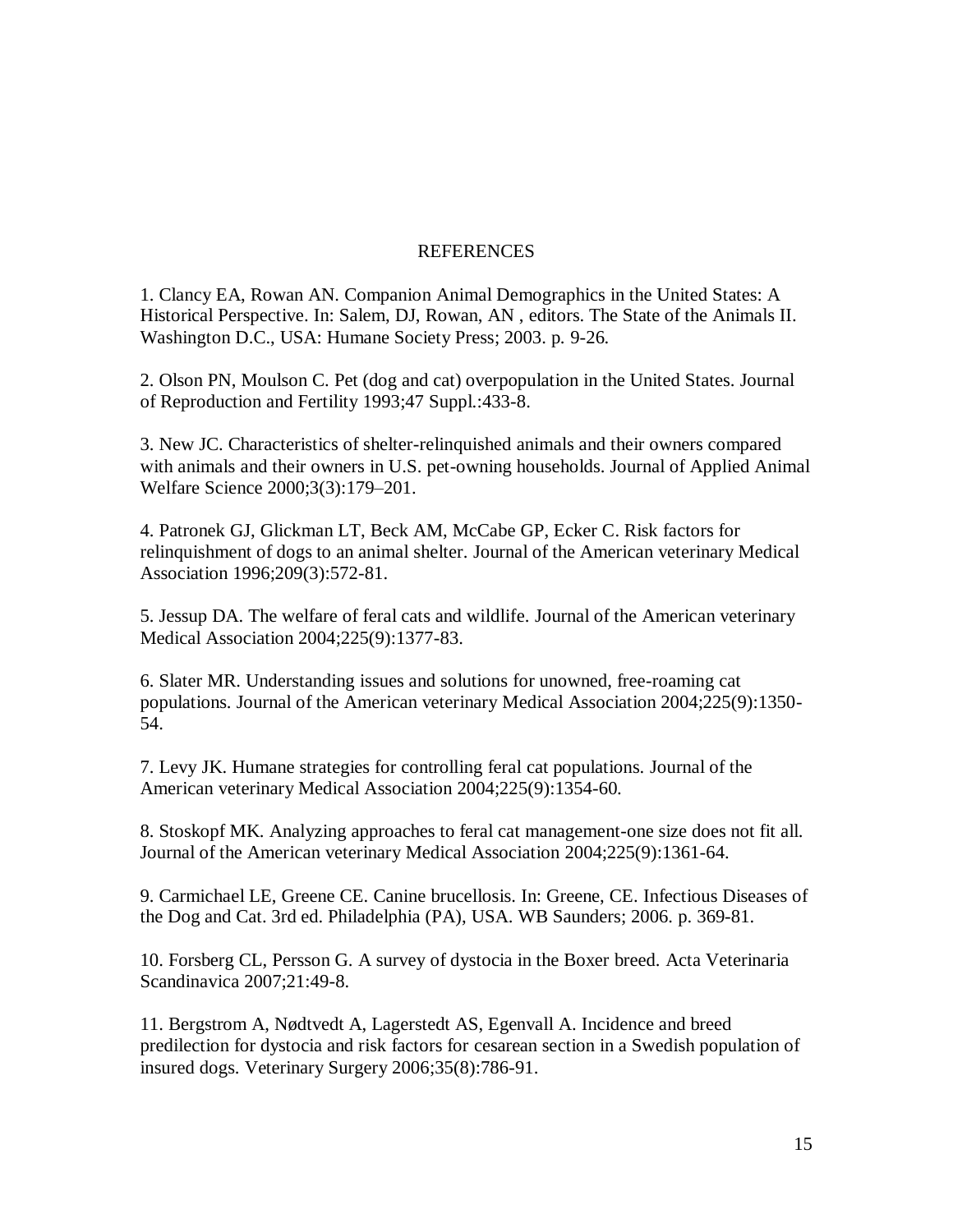12. Gunn-Moore DA, Thrushfield MV. Feline dystocia: prevalence and association with cranial conformation and breed. The Veterinary Record 1995;136(14):350-3.

13. Johnston SD, Root Kustritz MV, Olson PNS. Canine and feline theriogenology. Philadelphia (PA), USA: WB Saunders; 2001. p. 80-87.

14. Moe L. Population-based incidence of mammary tumors in some dog breeds. [Journal](javascript:AL_get(this,%20) of Reproduction and Fertility 2001;57:439-43.

15. Dobson JM, Samuel S, Milstein H, Rogers K, Wood JL. Canine neoplasia in the UK: estimates of incidence from a population of insured dogs. Journal of Small Animal Practice 2002;43(6);240-6.

16. Egenvall A, Bonnett BN, Ohagen P, Olson P, Hedhammar A, von Euler H. Incidence of and survival after mammary tumors in a population of over 80,000 insured female dogs in Sweden from 1995 to 2002. Preventative Veterinary Medicine 2002;69:109-27.

17. Lana SE, Rutteman GR, Winthrow SJ. Tumors of the mammary gland. In: Winthrow SJ, Vail DM, editors. Withrow and MacEwen's Small Animal Clinical Oncology. 4th ed. St. Louis (MO), USA: WB Saunders Elsevier; 2007. p. 619-36.

18. Brodey RS, Goldschmidt MA, Rozel JR. Journal of the American Animal Hospital Association 1983;19:61-90.

19. Schneider R, Dorn CR, Taylor DO. Factors influencing canine mammary cancer development and postsurgical survival. Journal of the National Cancer Institute 1969;43:1249-61.

20. Overly B, Shofer FS, Goldschmidt MH, Sherer D, Sorenmo KU. Association between ovariohysterectomy and feline mammary carcinoma. Journal of Veterinary Internal Medicine 2005;19(4):560-3.

21. Sorenmo KU, Shofer FS, Goldschmidt MH. Effect of spaying and timing of spaying on survival of dogs with mammary carcinoma. Journal of Veterinary Internal Medicine 2000;14:266-70.

22. Nelson RW, Feldman EC, Stabenfeldt GH. Treatment of canine pyometra and endometritis with prostaglandin F2alpha. Journal of the American Veterinary Medical Association 1982;181:899-903.

23. Myers-Wallen VN, Goldschmidt MH, Flickinger GL. Prostaglandin F2alpha treatment of canine pyometra. Journal of the American Veterinary Medical Association 1986;189:1557-61.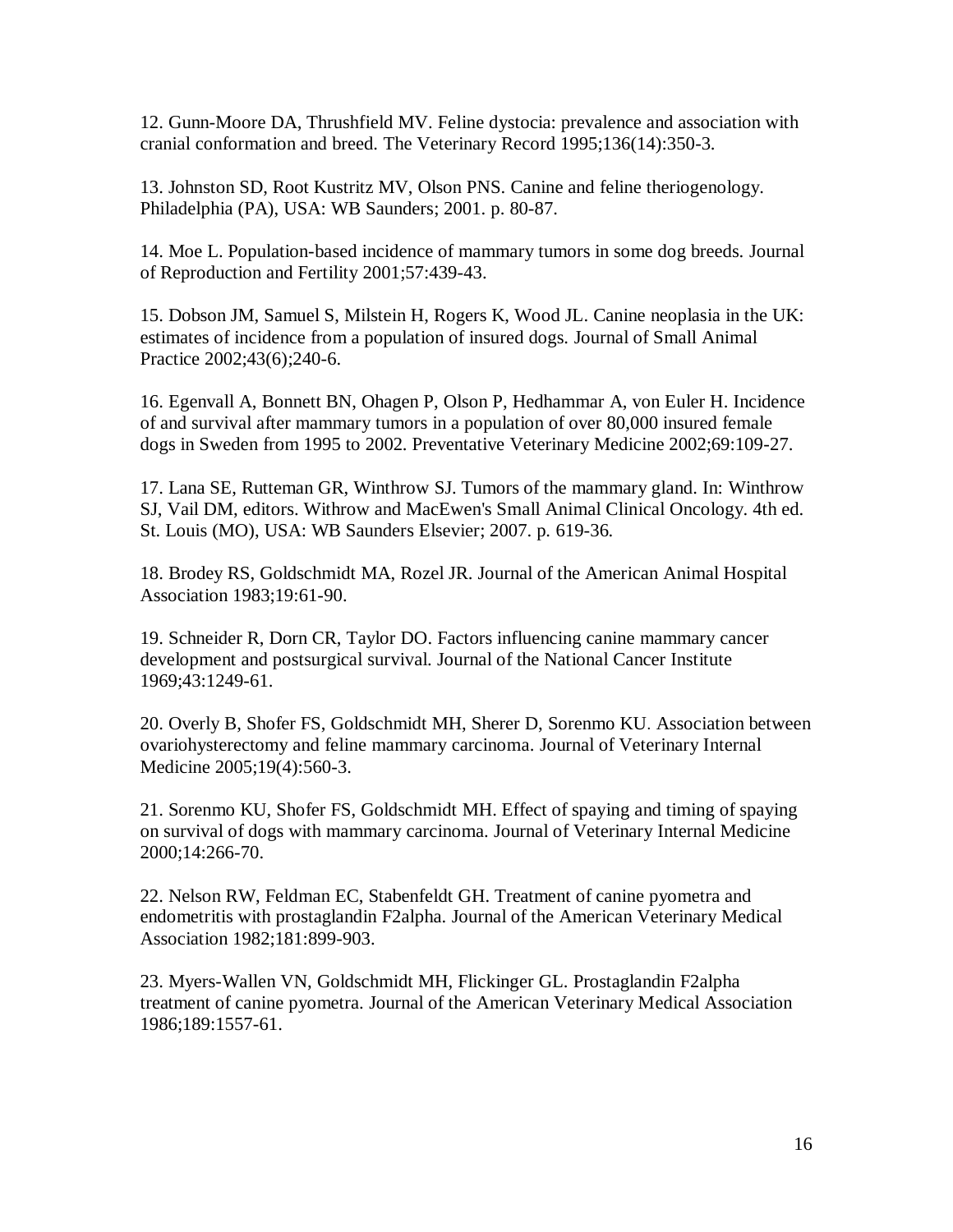24. Egenvall A, Hagman R, Bonnett BN, Hedhammar A, Olson P, Lagerstedt AS. Breed risk of pyometra in insured dogs in Sweden. *J* Journal of Veterinary Internal Medicine 2001;15:530-8.

25. [van Goethem B.](http://www.ncbi.nlm.nih.gov/pubmed?term=%22van%20Goethem%20B%22%5BAuthor%5D&itool=EntrezSystem2.PEntrez.Pubmed.Pubmed_ResultsPanel.Pubmed_RVAbstract) Making a rational choice between ovariectomy and ovariohysterectomy in the dog: a discussion of the benefits of either technique. [Veterinary](javascript:AL_get(this,%20) Surgery 2006;35(2):136-43.

26. Klein, MK. Tumors of the female reproductive system. In: Winthrow SJ, Vail DM, editors. Withrow and MacEwen's Small Animal Clinical Oncology. 4th ed. St. Louis (MO), USA: WB Saunders Elsevier; 2007. p. 610-18.

27. Millan Y, Gordon A, Espinosa de los Monteros A, Reymundo C, Martin de las Mulas J. Steroid receptors in canine and human female genital tract tumours with smooth muscle differentiation. Journal of Comparative Pathology 2007;136:197-201.

28. Brodey RS, Roszel JF. Neoplasms of the canine uterus, vagina, and vulva: a clinicopathologic survey of 90 cases. Journal of the American Veterinary Medical Association 1967;151:1294-1307.

29. Grieco, V, Riccardi E, Greppi GF, Teruzzi F, Iermanò V, Finazzi M. Canine testicular tumours: a study on 232 dogs. Journal of Comparative Pathology 2008;138:86-9.

30. Fan TM, de Lorimier L. Tumors of the male reproductive system. In: Winthrow SJ, Vail DM, editors. Withrow and MacEwen's Small Animal Clinical Oncology. 4th ed. St. Louis (MO), USA: WB Saunders Elsevier; 2007. p. 637-48.

31. Liao AT, Chu PY, Yeh LS, Lin CT, Liu CH. A 12-year retrospective study of canine testicular tumors. Journal of Veterinary Medical Science 2009;71(7):919-23.

32. Mukaratirwa S, Chitura T. Canine subclinical prostatic disease: histologic prevalence and validity of digital rectal examination as a screening test. Journal of the South African Veterinary Association 2007;78(2):66-8.

33. Berry SJ, Strandberg JD, Saunders WJ, Coffey DS. Development of canine benign prostatic hyperplasia with age. Prostate 1986;9(4):363-73.

34. Lowseth LA, Gerlach RF, Gillett NA, Muggenburg BA. Age-related changes in the prostate of the beagle dog. Veterinary Patology 1990;27:347-53.

35. Teske E, Naan EC, van Dijk EM, Van Garderen E, Schalken JA. Canine prostate carcinoma: epidemiological evidence of an increased risk in castrated dogs. Molecular and Cellular Endocrinology 2002;197(1-2):251-5.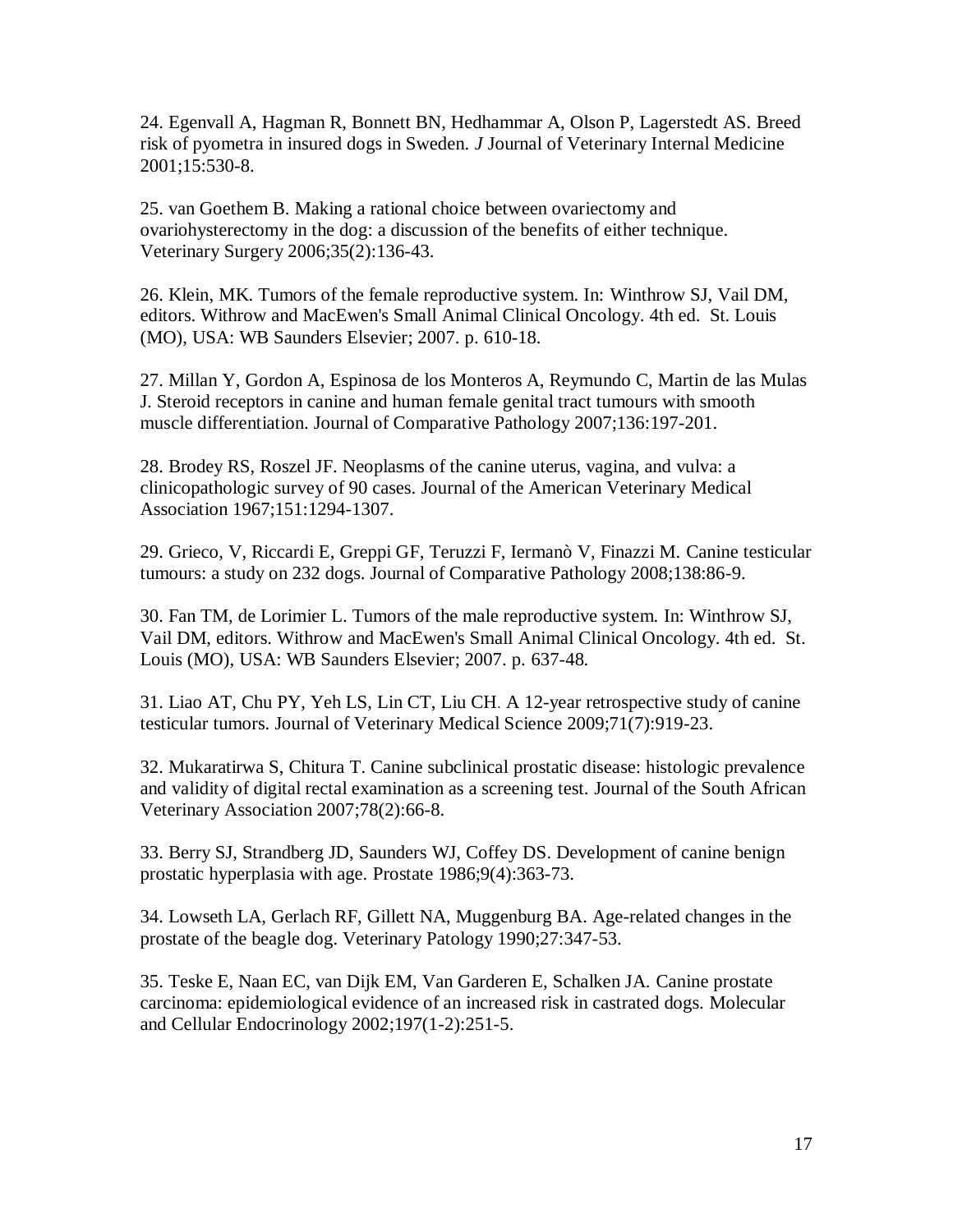36. Cornell KK, Bostwick DG, Cooley DM, Hall G, Harvey HJ, Hendrick MJ, et al. Clinical and pathologic aspects of spontaneous canine prostate carcinoma: a retrospective analysis of 76 cases. Prostate 2000;45(2):173-83.

37. O'Shea JP. Studies on the canine prostate gland II: Prostatic neoplasms. Journal of Comparative Pathology 1963;73:244-52.

38. Leav I, Ling GV. Adenocarcinoma of the canine prostate gland. Cancer 1968;22:1329-45.

39. Obradovich J, Walshaw BVMS, Goullaud E. The influence of castration on the development of prostatic carcinoma in the dog: 43 cases (1978-1985). Journal of Veterinary Internal Medicine 1987;1(4):183-7.

40. Sorenmo KU, Goldschmidt M, Shofer F, Goldkamp C, Ferracone J. Immunohistochemical characterization of canine prostatic carcinoma and correlation with castration status and castration time. Veterinary Comparative Oncology 2003;1(1):48-56.

41. Niebauer GW, Shibly S, Seltenhammer M, Pirker A, Brandt S. Relaxin of prostatic origin might be linked to perineal hernia formation in dogs. Annals of the New York Academy of Sciences 2005;1041(0):415-22.

42. Hayes HM. The epidemiologic features of perineal hernia in 771 dogs. Journal of the American Animal Hospital Association 1978;14:703-12.

43. Killingsworth CR, Walshaw R, Dunstan RW, Rosser EJ Jr. Bacterial population and histologic changes in dogs with perianal fistula. American Journal of Veterinary Research 1988;49(10):1736-41.

44. Scarlett JM, Salman MD, New JG, Kass PH. The role of veterinary practitioners in reducing dog and cat relinquishments and euthanasias. Journal of the American Veterinary Medical Association 2002;220(3):306-11.

45. Overall KL. Clinical behavioral medicine for small animals. St. Louis (MO), USA: Mosby; 1997.

46. Borchelt PL. Aggressive behavior of dogs kept as companion animals: classification and influence of sex, reproductive status, and breed. Applied Animal Ethology 1983;10:45-61.

47. Write JC, Nesselrote MS. Classification of behavioral problems in dogs: distributions of age, breed, sex, and reproductive status. Applied Animal Behavior Science 1987;19:169-78.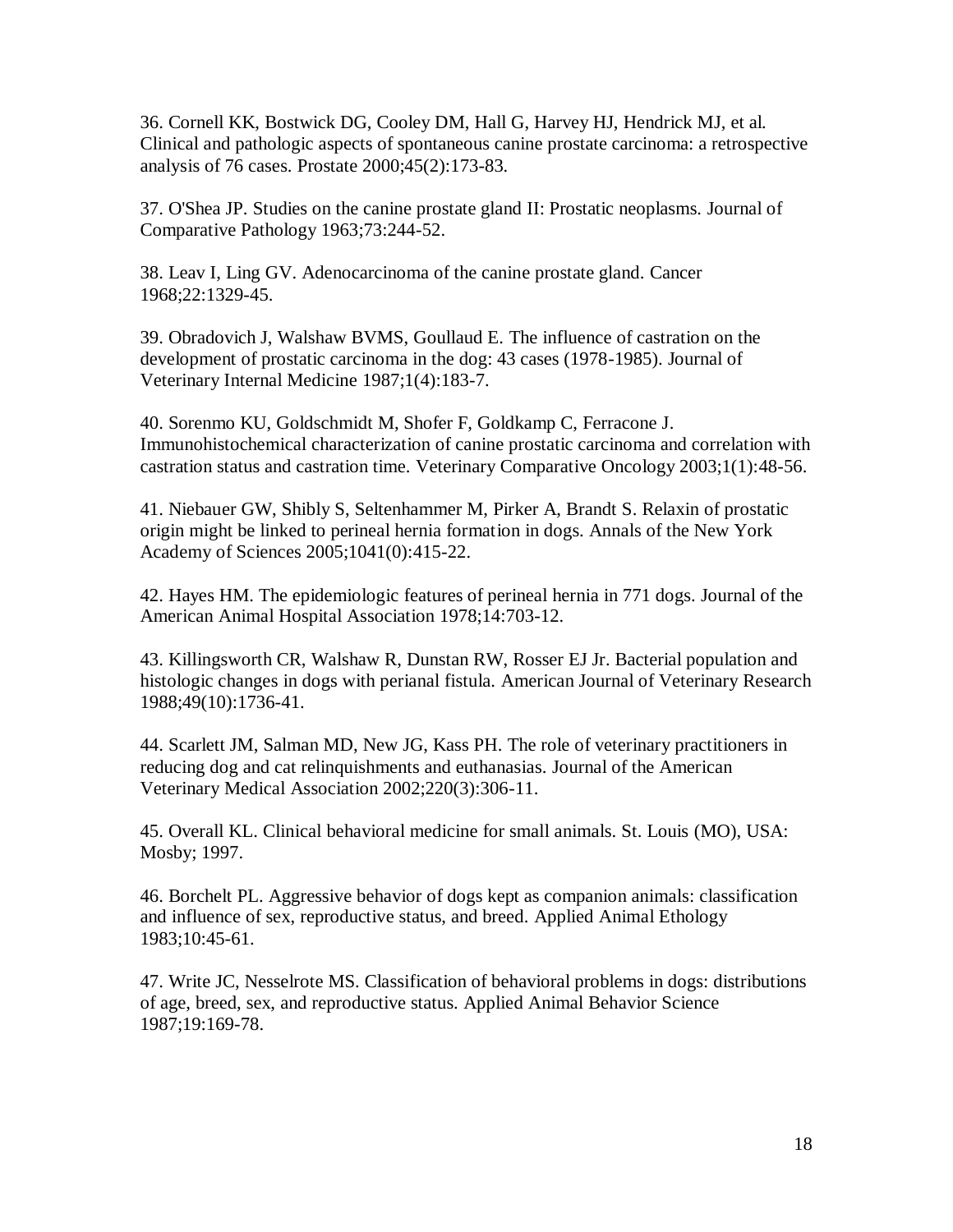48. Hopkins SG, Schubert TA, Hart BL. Castration of adult ale dogs: effects on roaming, aggression urine spraying, and mounting. Journal of the American Veterinary Medical Association 1976;168:1108-10.

49. Maarschalkerweerd RJ, Endenburg N, Kirpensteijn J, Knol BW. Influence of orchiectomy on canine behaviour. Veterinary Record 1997;140(24):617-69.

50. Neilson JC, Eckstein RA, Hart BL. Effects of castration on problem behaviors in male dogs with reference to age and duration of behavior. Journal of the American Veterinary Medical Association 1997;211(2):180-82.

51. [Gershman KA,](http://www.ncbi.nlm.nih.gov/pubmed?term=%22Gershman%20KA%22%5BAuthor%5D&itool=EntrezSystem2.PEntrez.Pubmed.Pubmed_ResultsPanel.Pubmed_RVAbstract) [Sacks JJ,](http://www.ncbi.nlm.nih.gov/pubmed?term=%22Sacks%20JJ%22%5BAuthor%5D&itool=EntrezSystem2.PEntrez.Pubmed.Pubmed_ResultsPanel.Pubmed_RVAbstract) [Wright JC.](http://www.ncbi.nlm.nih.gov/pubmed?term=%22Wright%20JC%22%5BAuthor%5D&itool=EntrezSystem2.PEntrez.Pubmed.Pubmed_ResultsPanel.Pubmed_RVAbstract) Which dogs bite? A case-control study of risk factors. [Pediatrics](javascript:AL_get(this,%20) 1994;93(6 Pt 1):913-7.

52. Hart BL, Cooper LC. Factors relating to urine spraying and fighting in prepubertally gonadectomized cats. Journal of the American Veterinary Medical Association 1984;184(10):1255-8.

53. Hart BL, Barrrett RE. Effects of castration on fighting, roaming, and urine spraying in adult male cats. Journal of the American Veterinary Medical Association 1973;163:290- 2.

54. Knol BW, Egberink-Alink ST. Treatment of problem behaviour in dogs and cats by castration and progestagen administration: a review. Veterinary Quarterly 1989;11(2):102-7.

55. Mahlow JC. Estimation of the proportions of dogs and cats that are surgically sterilized. Journal of the American Veterinary Medical Association 1999;215(5):640-3.

56. Maute AM, Koch DA, Montavon PM. Perineale Hernie beim Hund - Colopexie, Vasopexie, Cystopexie und Kastration als Therapie der Wahl bei 32 Hunden. [Perineal hernia in dogs -- colopexy, vasopexy, cystopexy and castration as an alternative therapy in 32 dogs]. Schweizer Archiv Fur Tierheilkunde 2001;143(7):360-7.

57. Nassar R, Mosier JE. Feline population dynamics: a study of the Manhattan, Kansas, feline population. American Journal of Veterinary Research 2001;43(1):167-70.

58. Michell AR. Longevity of British breeds of dog and its relationship with sex, size, cardiovascular variables, and disease. Veterinary Record 1999;145(22):625-9.

59. Bronson RT. Variation in age at death of dogs of different sexes and breeds. American Journal of Veterinary Research 1982;43(11):2057-9.

60. Moore GE, Burkman KD, Carter MN, Peterson MR. Causes of death or reasons for euthanasia in military working dogs: 927 cases (1993-1996). Journal of the American Veterinary Medical Association 2001;219(2):209-14.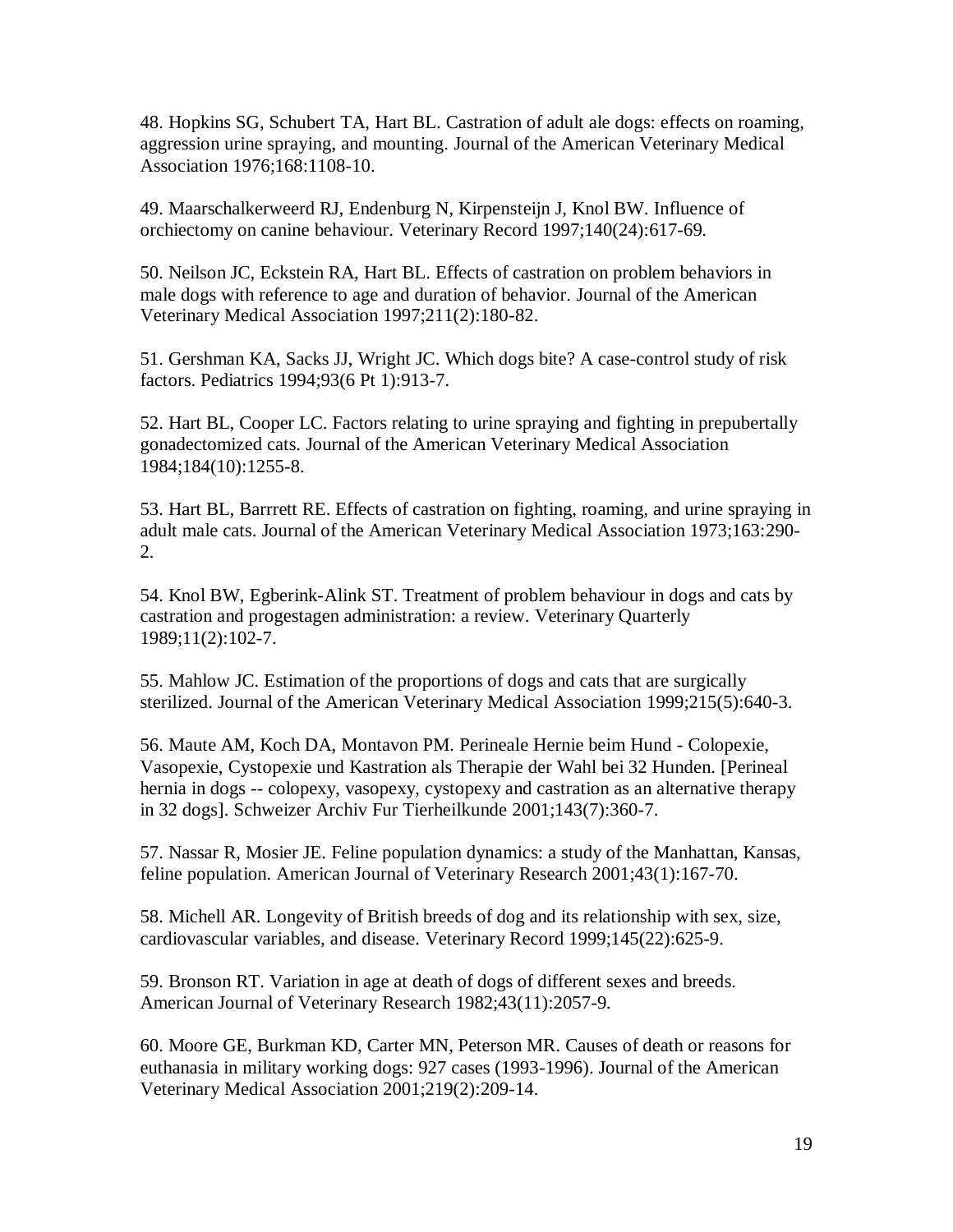61. [Drori D,](http://www.ncbi.nlm.nih.gov/pubmed?term=%22Drori%20D%22%5BAuthor%5D&itool=EntrezSystem2.PEntrez.Pubmed.Pubmed_ResultsPanel.Pubmed_RVAbstract) [Folman Y.](http://www.ncbi.nlm.nih.gov/pubmed?term=%22Folman%20Y%22%5BAuthor%5D&itool=EntrezSystem2.PEntrez.Pubmed.Pubmed_ResultsPanel.Pubmed_RVAbstract) Environmental effects on longevity in the male rat: exercise, mating, castration and restricted feeding. Experimental Gerontology 1976;11(1-2):25-32.

62. Waters DJ, Kengeri SS, Clever B, Booth JA, Maras AH, Schlittler DL, et al. Exploring mechanisms of sex differences in longevity: lifetime ovary exposure and exceptional longevity in dogs. Aging Cell 2009;8(6):752-5.

63. [Waters DJ,](http://www.ncbi.nlm.nih.gov/pubmed?term=%22Waters%20DJ%22%5BAuthor%5D&itool=EntrezSystem2.PEntrez.Pubmed.Pubmed_ResultsPanel.Pubmed_RVAbstract) [Shen S,](http://www.ncbi.nlm.nih.gov/pubmed?term=%22Shen%20S%22%5BAuthor%5D&itool=EntrezSystem2.PEntrez.Pubmed.Pubmed_ResultsPanel.Pubmed_RVAbstract) [Glickman LT.](http://www.ncbi.nlm.nih.gov/pubmed?term=%22Glickman%20LT%22%5BAuthor%5D&itool=EntrezSystem2.PEntrez.Pubmed.Pubmed_ResultsPanel.Pubmed_RVAbstract) Life expectancy, antagonistic pleiotropy, and the testis of dogs and men. [Prostate](javascript:AL_get(this,%20) 2000;1:43(4);272-7.

64. Pollari FL, Bonnett BN, Bamsey SC, Meek AH, Allen DG. Postoperative complications of elective surgeries in dogs and cats determined by examining electronic and paper medical records. Journal of the American Veterinary Medical Association 1996;208(11):1882-6.

65. Howe LM. Short-term results and complications of prepubertal gonadectomy in cats and dogs. Journal of the American Veterinary Medical Association 1997;211(1):57-62.

66. Pollari FL, Bonnettt B.N. Evaluation of postoperative complications following elective surgeries of dogs and cats at private practices using computer records. Canadian Veterinary Journal 1996;37:672-8.

67. Burrow R, Batchelor D, Cripps P. Complications observed during and after ovariohysterectomy of 142 bitches at a veterinary teaching hospital. Veterinary Record 2005;157(26):829-33.

68. Ru G, Terracini B, Glickman LT. Host related risk factors for canine osteosarcoma. Veterinary Journal 1998;156(1):31-9.

69. Dernall WS. Tumors of the skeletal system. In: Winthrow SJ, Vail DM, editors. Withrow and MacEwen's Small Animal Clinical Oncology. 4th ed. St. Louis (MO), USA: WB Saunders Elsevier; 2007. p. 540-82.

70. Root Kustritz MV. Determining the optimal age for gonadectomy of dogs and cats. of the American Veterinary Medical Association 2007;231(11):1665-1675.

71. Cooley DM, Beranek BC, Schlittler DL, Glickman NW, Glickman LT, Waters DJ. Endogenous gonadal hormone exposure and bone sarcoma risk. Cancer Epidemiology, Biomarkers, and Prevention 2002;11:1434-40.

72. Rosenberger JA, Pablo NV, Crawford PC. Prevalence of intrinsic risk factors for appendicular osteosarcoma in dogs: 179 cases (1996-2005). Journal of the American Veterinary Medical Association 2007;231(7):1076-80.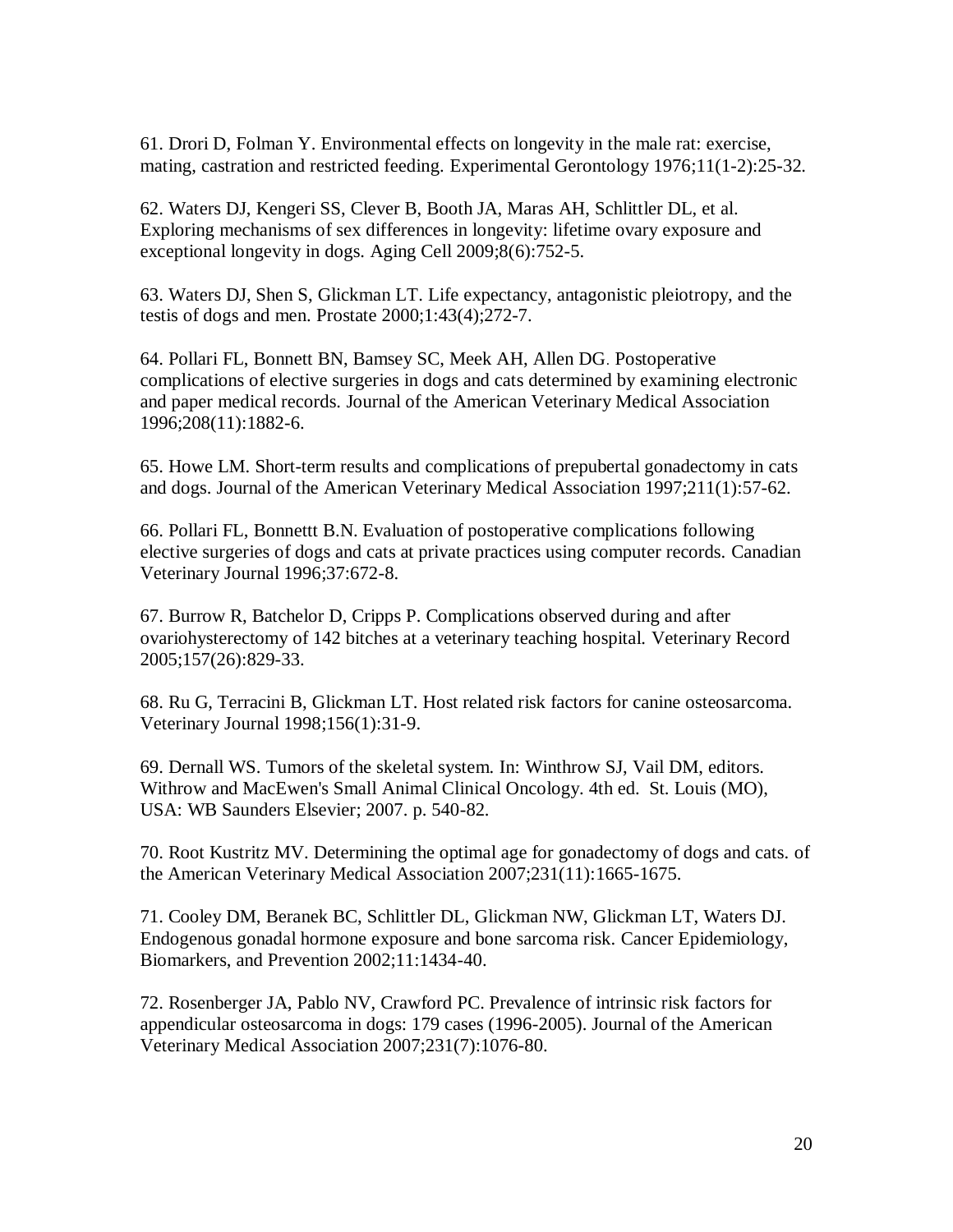73. Thamm, D. Hemangiosarcoma. In: Winthrow SJ, Vail DM, editors. Withrow and MacEwen's Small Animal Clinical Oncology. 4th ed. St. Louis (MO), USA: WB Saunders Elsevier; 2007. p. 785-94.

74. Prymak C, McKee LJ, Goldschmidt MH, Glickman LT. Epidemiologic, clinical, pathologic, and prognostic characteristics of splenic hemangiosarcoma and splenic hematoma in dogs: 217 cases (1985). Journal of the American Veterinary Medical Association 1988;193(6):706-12.

75. Ware WA, Hopper DL. Cardiac tumors in dogs: 1982-1995. Journal of Veterinary Internal Medicine 1999;13:95-103.

76. Smith AN. Hemangiosarcoma in dogs and cats. Veterinary Clinics of North America: Small Animal Practice 2003;33:533-52.

77. Knapp DW. Tumors of the urinary system. In: Winthrow SJ, Vail DM, editors. Withrow and MacEwen's Small Animal Clinical Oncology. 4th ed. St. Louis (MO), USA: WB Saunders Elsevier; 2007. p. 649-58.

78. Norris AM, Laing EJ, Valli VE, Withrow SJ, Macy DW, Ogilvie GK, et al. Canine bladder and urethral tumors: A retrospective study of 115 cases (1980-1985). Journal of Veterinary Internal Medicine 1992;6(3):145-53.

79. Knapp DW, Glickman NW, DeNicola DB, Glickman LT. Naturally-occurring transitional cell carcinoma of the urinary bladder. Urologic Oncology 2000;5:47-59.

80. Whitehair JG, Vasseur PB, Willits NH. Epidemiology of cranial cruciate ligament rupture in dogs. Journal of the American Veterinary Medical Association 1993;203(7):1016-19.

81. Duval JM, Budsberg SC, Flo GL, Sammarco JL. Breed, sex, and body weight as risk factors for rupture of the cranial cruciate ligament in young dogs. Journal of the American Veterinary Medical Association 1999;215(6):811-14.

82. Slauterbeck JR, Pankratz K, Xu KT, Bozeman SC, Hardy DM. Canine ovariohysterectomy and orchiectomy increases the prevalence of ACL injury. Clinical Orthopaedics and Related Research 2004;429:301-5.

83. Aragon CL, Budsberg SC. Applications of evidence-based medicine: cranial cruciate ligaments injury repair in the dog. Veterinary Surgery 2005;34(2):93-8.

84. Canapp SO. The canine stifle. Clinical Techniques in Small Animal Practice 2007;22(4):195-205.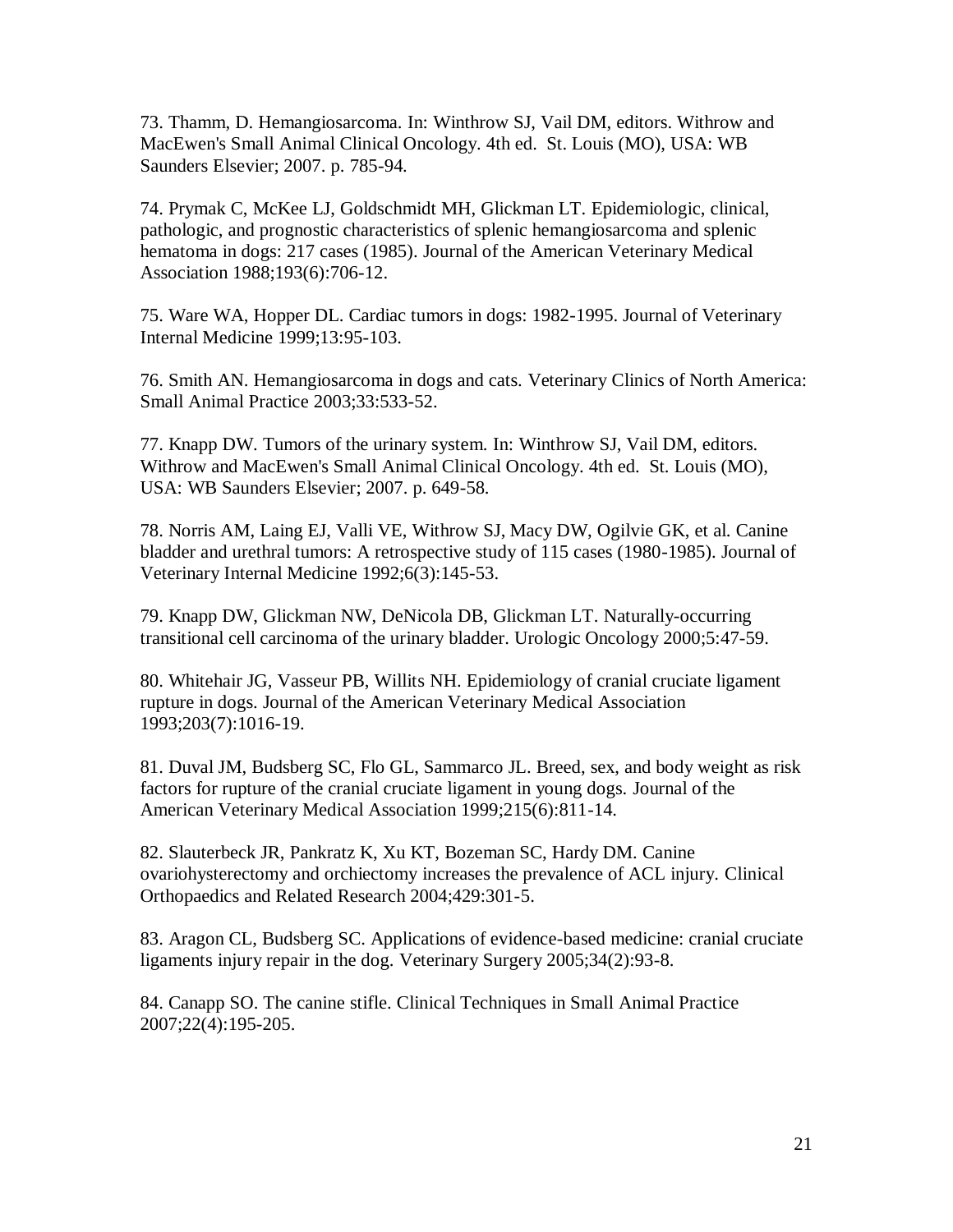85. Duerr FM, Duncan CG, Savicky RS, Park RD, Egger EL, Palmer RH. Risk factors for excessive tibial plateau angle in large breed dogs with cranial cruciate ligament disease. Journal of the American Veterinary Medical Association 2007;231(11):1688-91.

86. Witsberger TH, Villamil JA, Schultz LG, Hahn AW, Cook JL. Prevalence of and risk factors for hip dysplasia and cranial cruciate ligament deficiency in dogs. Journal of the American Veterinary Medical Association 2008;232(12):1818-24.

87. Genevois JP, Remy D, Viguier E, Carozzo C, Collard F, Cachon T, et al. Prevalence of hip dysplasia according to official radiographic screening among 31 breeds of dogs in France. Veterinary and Comparative Orthopaedics and Traumatology 2008;21(1):21-4.

88. Paster ER, LaFond E, Biery DN, Iriye A, Gregor TP, Shofer FS, et al. Estimates of prevalence of hip dysplasia in Golden Retrievers and Rottweilers and the influence of bias on published prevalence figures. Journal of the American Veterinary Medical Association 2005;226(3)387-92.

89. Smith GK, Popovitch CA, Gregor TP, Shofer FS. Evaluation of risk factors for degenerative joint disease associated with hip dysplasia in German Shepherd Dogs, Golden Retrievers, Labrador Retrievers, and Rottweilers. Journal of the American Veterinary Medical Association 2001;219(12):1719-24.

90. Jessen, CR. Spurrell, FA. Heritability of canine hip dysplasia. Proceedings Canine Hip Dysplasia Symposium; 1972 October 19-20; St. Louis (MO), USA. p. 53-61.

91. Hedhammar A, Olsson SE, Andersson SA, Persson L, Pettersson L, Olausson A, et al. Canine hip dysplasia: A study of heritability in 401 litters of German shepherd dogs. Journal of the American Veterinary Medical Association 1979;174:1012-16.

92. van Hagen MA, Ducro BJ, van den Broek J, Knol BW. Incidence, risk factors, and heritability estimates of hind limb lameness caused by hip dysplasia in a birth cohort of boxers. American Journal of Veterinary research 2005;66(2):307-12.

93. Spain CV, Scarlett JM, Houpt KA. Long-term risks and benefits of early-age gonadectomy in dogs. Journal of the American Veterinary Medical Association 2004;224(3):380-7.

94. Vezzoni A, Dravelli G, Vezzoni L, De Lorenzi M, Corbari A, Cirla A, et al. Comparison of conservative management and juvenile pubic symphysiodesis in the early treatment of canine hip dysplasia Veterinary and Comparative Orthopaedics and Traumatology 2008;21(3):267-79.

95. Manley PA, Adams WM, Danielson KC, Dueland RT, Linn KA. Long-term outcome of juvenile pubic symphysiodesis and triple pelvic osteotomy in dogs with hip dysplasia. Journal of the American Veterinary Medical Association 2007;230(2):206-10.

96. Impellizeria JA, Tetrick MA, Muir P. Effect of weight reduction on clinical signs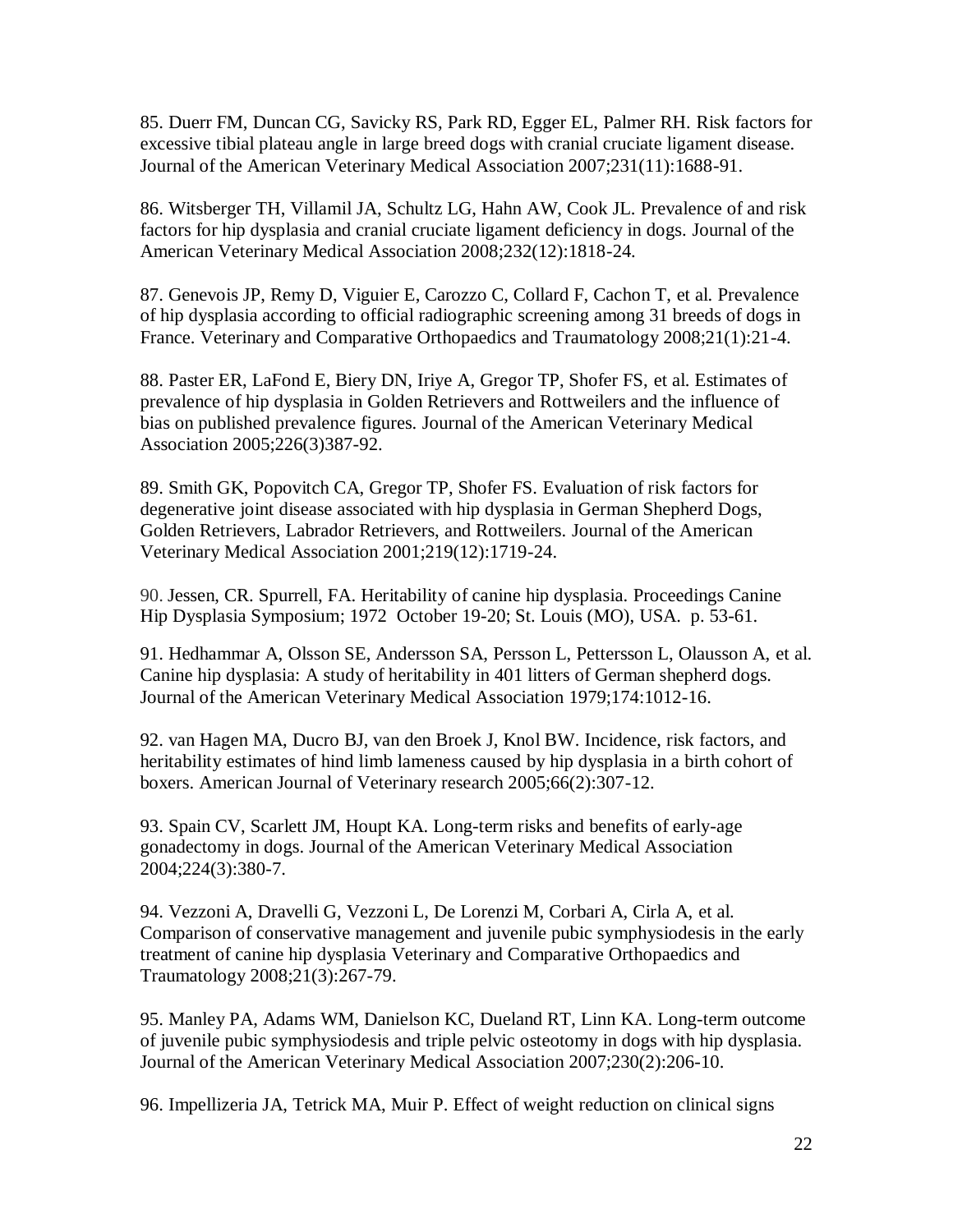of lameness in dogs with hip osteoarthritis. Journal of the American Veterinary Medical Association 2000;216;1089–91.

97. Skurla CT, Egger EL, Schwarz PD, James SP. Owner assessment of the outcome of total hip arthroplasty in dogs. Journal of the American Veterinary Medical Association 2000;217(7):1010-12.

98. [Remedios AM,](http://www.ncbi.nlm.nih.gov/pubmed?term=%22Remedios%20AM%22%5BAuthor%5D&itool=EntrezSystem2.PEntrez.Pubmed.Pubmed_ResultsPanel.Pubmed_RVAbstract) [Fries CL.](http://www.ncbi.nlm.nih.gov/pubmed?term=%22Fries%20CL%22%5BAuthor%5D&itool=EntrezSystem2.PEntrez.Pubmed.Pubmed_ResultsPanel.Pubmed_RVAbstract) Treatment of canine hip dysplasia: a review. Canine Veterinary Journal 1995;36(8):503-9.

99. [Leighton EA.](http://www.ncbi.nlm.nih.gov/pubmed?term=%22Leighton%20EA%22%5BAuthor%5D&itool=EntrezSystem2.PEntrez.Pubmed.Pubmed_ResultsPanel.Pubmed_RVAbstract) Genetics of canine hip dysplasia. Journal of the American Veterinary Medical Association 1997;210(10):1474-9.

100. Ginja MM, Silvestre AM, Gonzalo-Orden JM, Ferreira AJ. Diagnosis, genetic control and preventive management of canine hip dysplasia: A review. [Veterinary](javascript:AL_get(this,%20) Journal In Press 2009.

101. Reisner IR, Houpt KA, Shofer FS. National survey of owner-directed aggression in English Springer Spaniels. Journal of the American Veterinary Medical Association 2005;227(10):1594-1603.

102. Stubbs WP, Bloomberg MS, Scruggs SL, Shille VM, Lane TJ. Effects of prepubertal gonadectomy on physical and behavioral development in cats. Journal of the American Veterinary Medical Association 1996;209(11)1864-71.

103. O'Farrell V, Peachy E. Behavioural effects of ovariohysterectomy on bitches. Journal of Small Animal Practice 1990;31:595-8.

104. Kim HH, Yeon SC, Houpt KA, Lee HC, Chang HH, Lee HJ. Effects of ovariohysterectomy on reactivity in German Shepherd dogs. Veterinary Journal 2006;172(1):154-9.

105. Salmeri KR, Bloomberg MS, Scruggs SL, Shille V. Gonadectomy in immature dogs: effects on skeletal, physical, and behavioral development. Journal of the American Veterinary Medical Association 1991;198(7):1193-1203.

106. Hart BL. Effect of gonadectomy on subsequent development of age-related cognitive impairment in dogs. Journal of the American Veterinary Medical Association 2001;219(1):51-6.

107. Neilson JC, Hart BL, Cliff KD. Prevalence of behavioral changes associated with age-related cognitive impairment in dogs. Journal of the American Veterinary Medical Association 2001;218:1787-91.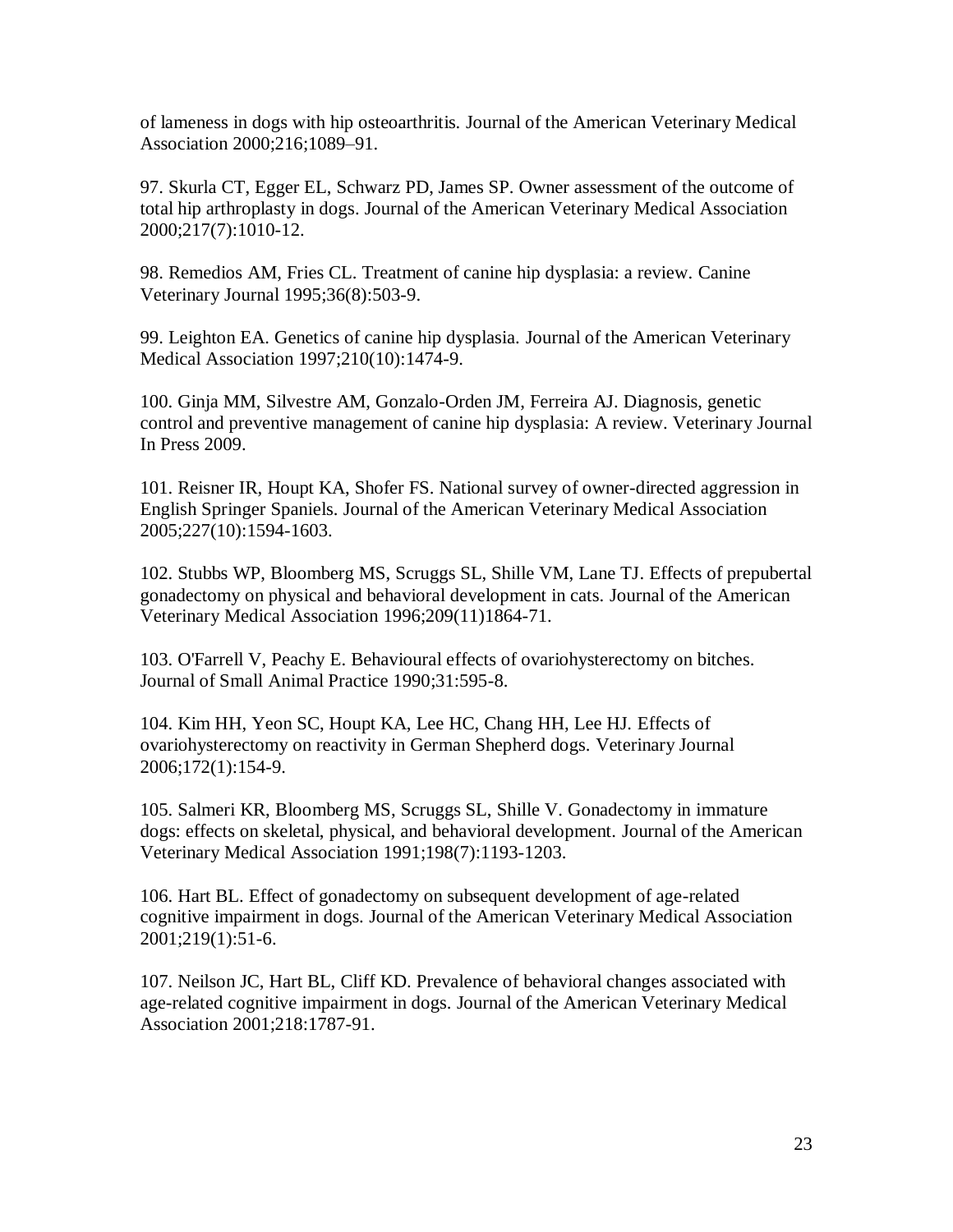108. Angiolettti A, De Francesco I, Vergottini M, Battocchio ML. Urinary incontinence after spaying in the bitch: incidence and oestrogen therapy. Veterinary Research Communication 2004;28(Suppl 1):153-5.

109. Okkens AC, Kooistra HS, Nickel RF. Comparison of long-term effects of ovariectomy versus ovariohysterectomy in bitches. Journal of Reproduction and Fertility 1997:51;227-31.

110. Arnold S. Hanrinkontinenz bei kastrierten Hundinnen. Teil 1: Bedeutung, Klinik und Atiopathogenese [Urinary incontinence in castrated bitches. Part 1: Significance, clinical aspects, and etiopathogenesis]. Schweizer Archiv Fur Tierheilkunde 1997:139(6);271-276.

111. Stocklin-Gautschi NM, Hässig M, Reichler IM, Hubler M, Arnold S. The relationship of urinary incontinence to early spaying in bitches. Journal of Reproduction and Fertility 2001:57(Suppl);233-6.

112. Byron JK, March PA, Chew DJ, DiBartola SP. Effect of phenylpropanolamine and pseudoephedrine on the urethral pressure profile and continence scores of incontinent female dogs Journal of Veterinary Internal Medicine 2007;21(1):47-53.

113. Seguin MA, Vaden SL, Altier C, Stone E, Levine JF. Persistent urinary tract infections and reinfections in 100 dogs (1989-1999). Journal of Veterinary Internal 2003;17:622-31.

114. Ling GV, Franti CE, Johnson DL, Ruby AL. Urolithiasis in dogs III: Prevalence of urinary tract infection and interrelations of infections, age, sex, and mineral composition. American Journal of Veterinary Research 1998 May;59(5):643-9.

115. Freshman, JL, Reif JS, Allen TA, Jones, RL. Risk factors associated with urinary tract infection in female dogs Preventative Veterinary Medicine 1989;7:59-67.

116. Hostutler RA, Chew DJ, DiBartola SP. Recent concepts in feline lower urinary tract disease. Veterinary Clinics of North America: Small Animal Practice 2005;35:147-70.

117. Lund EM, Armstrong PJ, Kirk CA, Kolar LM, Klausner JS. Health status and population characteristics of dogs and cats examined at private veterinary practices in the United States. Journal of the American Veterinary Medical Association 1999;214:1336- 41.

118. Forrester SD, Roudebush P. Evidence-based management of feline lower urinary tract disease. Veterinary Clinics of North America: Small Animal Practice 2007;37(3):533-58.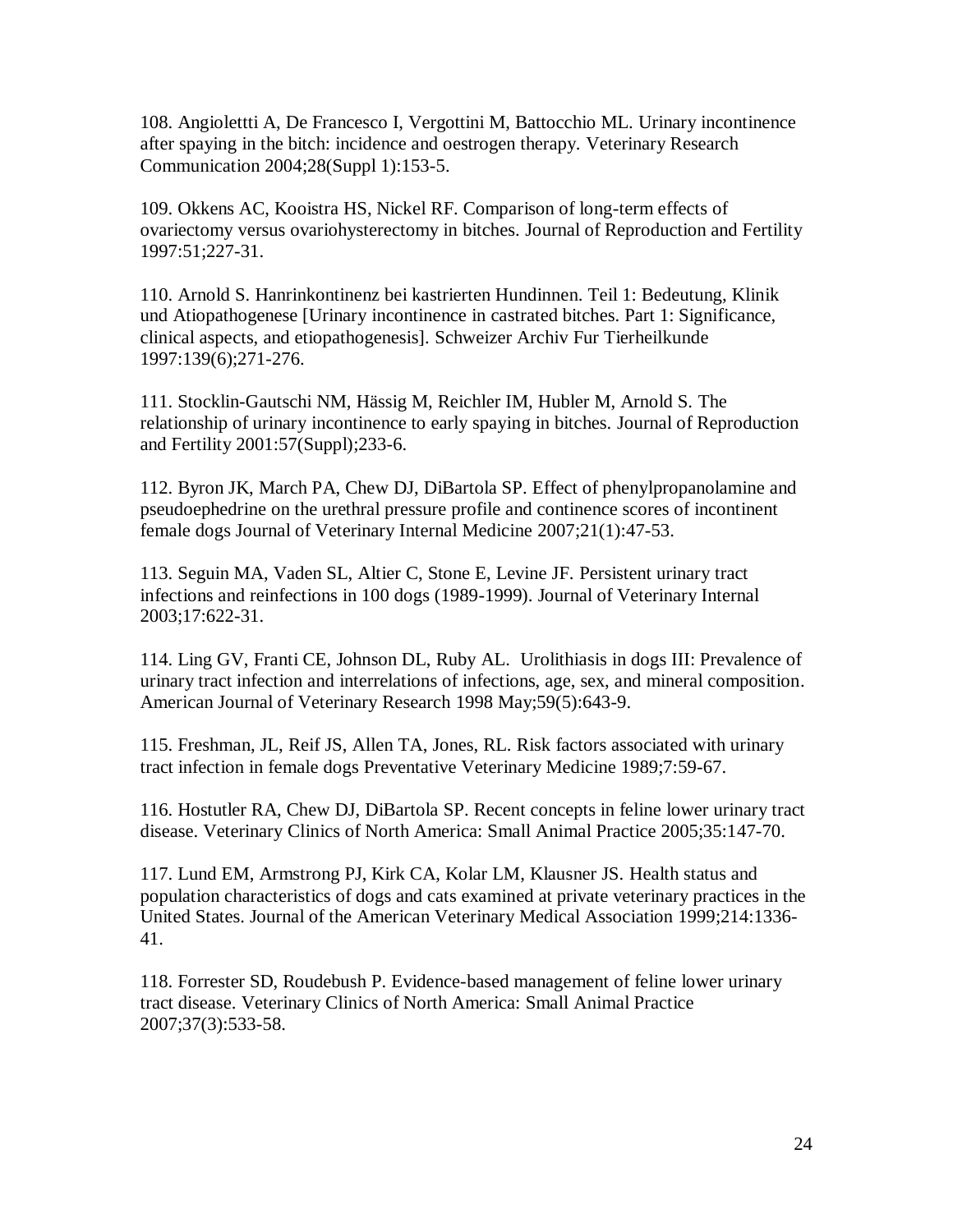119. Buffington CA, Westropp JL, Chew DJ, Bolus RR. Risk factors associated with clinical signs of lower urinary tract disease in indoor-housed cats. Journal of the American Veterinary Medical Association 2006;228(5):722-5.

120. Root MV, Johnston SD, Johnston GR, Olson PN. The effect of prepuberal and postpuberal gonadectomy on penile extrusion and urethral diameter in the domestic cat. Veterinary Radiology 1996;37(5):363-8.

121. Willeberg P, Priester WA. Feline urological syndrome: association with some time, space, and individual patient factors. American Journal of Veterinary Research 1976;37:975-8.

122. Lekcharoensuk C, Osborne CA, Lulich JP. Epidemiologic study of risk factors for lower urinary tract disease in cats. Journal of the American Veterinary Medical Association 2001;218(9):1429-35.

123. Roen DT. Questions interaction of sex and age on the risk of lower urinary tract disease in cats. Journal of the American Veterinary Medical Association 2001;219(2):173-4.

124. [Kemppainen RJ.](http://www.ncbi.nlm.nih.gov/pubmed?term=%22Kemppainen%20RJ%22%5BAuthor%5D&itool=EntrezSystem2.PEntrez.Pubmed.Pubmed_ResultsPanel.Pubmed_RVAbstract) [Clark TP.](http://www.ncbi.nlm.nih.gov/pubmed?term=%22Clark%20TP%22%5BAuthor%5D&itool=EntrezSystem2.PEntrez.Pubmed.Pubmed_ResultsPanel.Pubmed_RVAbstract) Etiopathogenesis of canine hypothyroidism. Veterinary Clinics of North America: Small Animal Practice 1994;24(3):467-76.

125. [Graham PA.](http://www.ncbi.nlm.nih.gov/pubmed?term=%22Graham%20PA%22%5BAuthor%5D&itool=EntrezSystem2.PEntrez.Pubmed.Pubmed_ResultsPanel.Pubmed_RVAbstract) [Refsal KR.](http://www.ncbi.nlm.nih.gov/pubmed?term=%22Refsal%20KR%22%5BAuthor%5D&itool=EntrezSystem2.PEntrez.Pubmed.Pubmed_ResultsPanel.Pubmed_RVAbstract) [Nachreiner RF.](http://www.ncbi.nlm.nih.gov/pubmed?term=%22Nachreiner%20RF%22%5BAuthor%5D&itool=EntrezSystem2.PEntrez.Pubmed.Pubmed_ResultsPanel.Pubmed_RVAbstract) Etiopathologic findings of canine hypothyroidism. Veterinary Clinics of North America: Small Animal Practice 2007;37(4):617-31.

126. Milne KL, Hayes HM. Epidemiologic features of canine hypothyroidism. Cornell Veterinarian 1981;71(1):3-14.

127. Panciera DL. Hypothyroidism in dogs: 66 cases (1987-1992). Journal of the American Veterinary Medical Association 1994;l204(5):761-67.

128. Scott-Moncrieff JCR, Guptill-Yoran L, Hypothyroidism. In: Ettinger SJ, Feldman EC, editors. Textbook of Veterinary Internal Medicine. 6th ed. St. Louis (MO), USA: Elsevier; 2005. p. 1535-44.

129. Dixon RM, Reid SW, Mooney CT. Epidemiological, clinical, haematological and biochemical characteristics of canine hypothyroidism. Veterinary Record 1999;145(17):481-7.

130. Nelson RW. Diabetes mellitus. In: Ettinger SJ, Feldman EC, editors. Textbook of Veterinary Internal Medicine. 6th ed. St. Louis (MO), USA: Elsevier; 2005. p. 1563-91.

131. McCann TM, Simpson KE, Shaw DJ, Butt JA, Gunn-Moore DA. Feline diabetes mellitus in the UK: the prevalence within an insured cat population and a questionnaire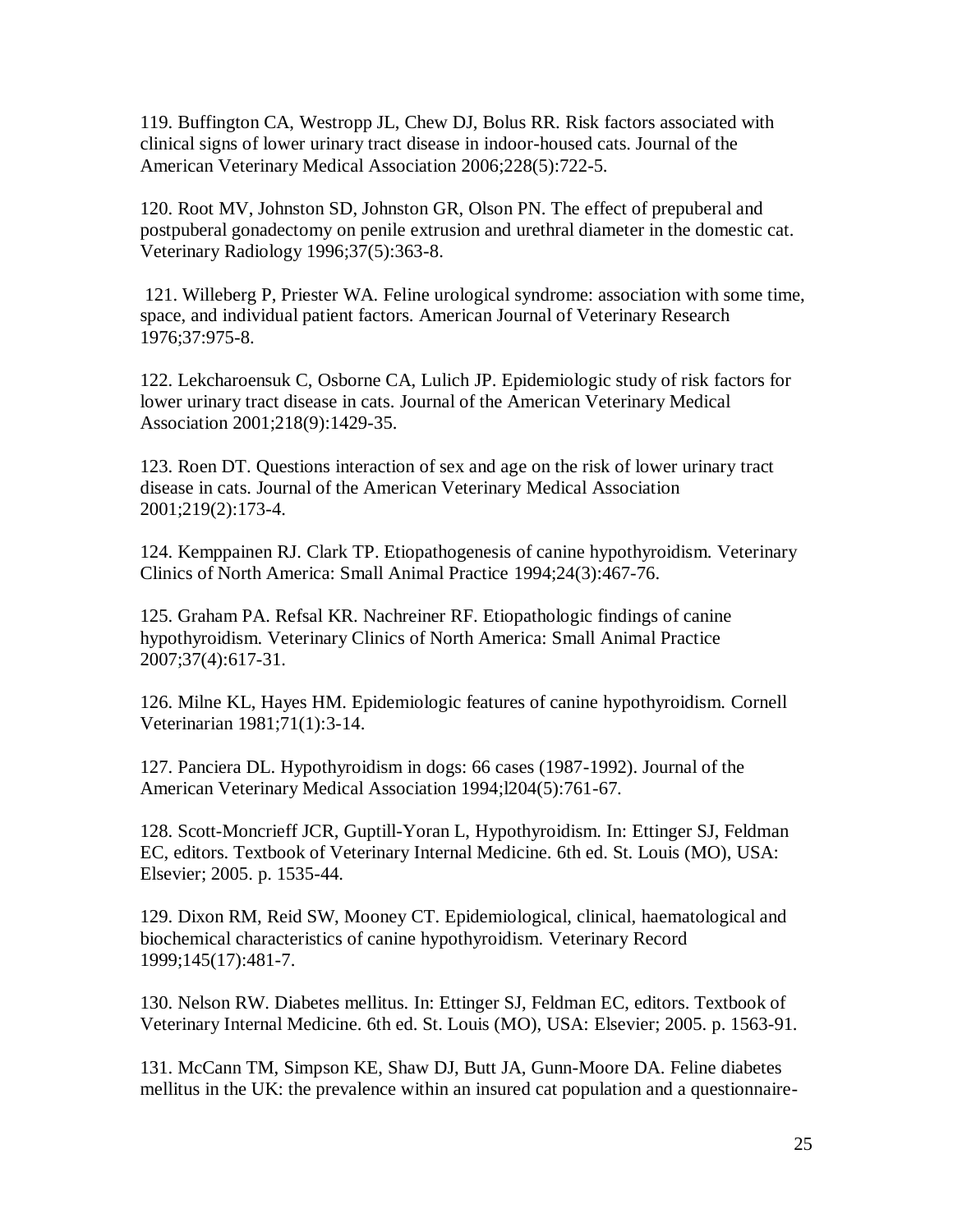based putative risk factor analysis. Journal of Feline Medicine and Surgery 2007;9(4):289-99.

132. Panciera DL, Thomas CB, Eicker SW, Atkins CE. Epizootiologic patterns of diabetes mellitus in cats: 333 cases (1980-1986). Journal of the American Veterinary Medical Association 1990;197(11):1504-8.

133. Rand JS, Fleeman LM, Farrow HA, Appleton DJ, Lederer R. Canine and feline diabetes mellitus: Nature or nurture? The Journal of Nutrition 2004;134:2072S-2080S.

134. Prahl A, Guptill L, Glickman NW, Tetrick M, Glickman LT. Time trends and risk factors for diabetes mellitus in cats presented to veterinary teaching hospitals Journal of Felines Medicine and Surgery 2007;9(5):351-8.

135. Guptill L, Glickman L, Glickman N. Time tends and risk factors for diabetes mellitus in dogs: analysis of veterinary medical database records (1970-1999). Veterinary Journal 2003;165(3):240-7.

136. Fall T, Hamlin HH, Hedhammar A, Kämpe O, Egenvall A. Diabetes mellitus in a population of 180,000 insured dogs: Incidence, survival, and breed distribution. Journal of Veterinary Internal Medicine 2007;21:1209-16.

137. Marmor M, Willeberg P, Glickman LT, Priester WA, Cypess RH, Hurvitz AI. Epizootiologic patterns of diabetes mellitus in dogs. American Journal of Veterinary Research 1982;43(3):465-70.

138. Williams DA, Steiner JM. Canine exocrine pancreatic disease. In: Ettinger SJ, Feldman EC, editors. Textbook of Veterinary Internal Medicine. 6th ed. St. Louis (MO), USA: Elsevier; 2005. p. 1482-8.

139. Watson PJ. Roulois AJ, Scase T, Johnston PE, Thompson H, Herrtage ME. Prevalence and breed distribution of chronic pancreatitis at post-mortem examination in first-opinion dogs. Journal of Small Animal Practice 2007;48(11):609-18.

140. Hänichen T, Minkus G. Retrospektive studie zur pathologie der erkrankungen des exokrinen pancreas bei hund und katze. Tierärztliche Umschau 1990;45:363-8.

141. Newman S, Steiner J, Woosley K, Barton L, Ruaux C, Williams D. [Localization of](http://www.vin.com/Members/SearchDB/journals/scanned/ja022500/ja022000.htm)  [pancreatic inflammation and](http://www.vin.com/Members/SearchDB/journals/scanned/ja022500/ja022000.htm) necrosis in dogs. Journal of Veterinary Internal Medicine 2004;18:488-93.

142. Cook AK, Breitschwerdt EB, Levine JF, Bunch SE, Linn LO. Risk factors associated with acute pancreatitis in dogs: 101 cases (1985-1990). Journal of the American Veterinary Medical Association 1993;203(5):673-9.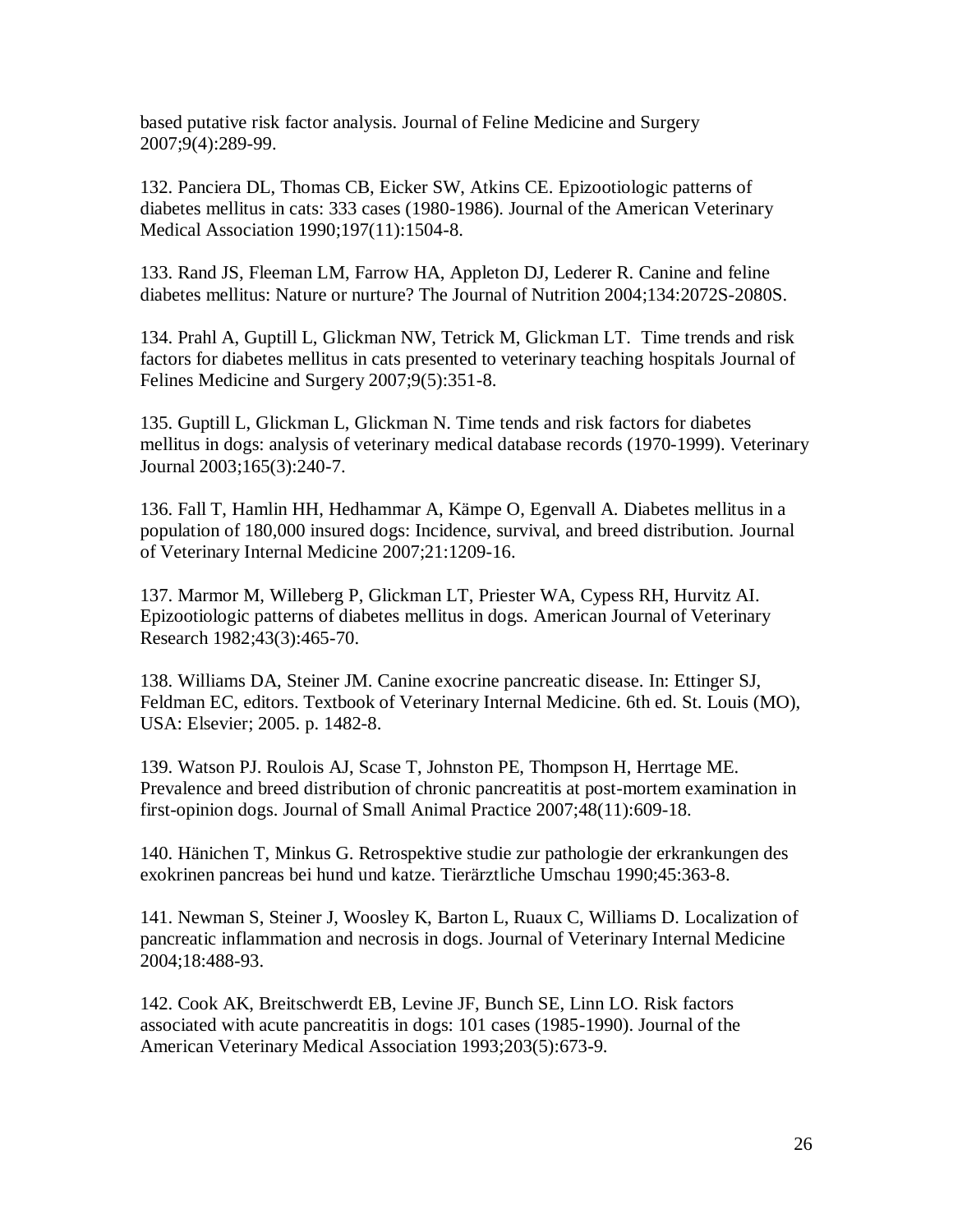143. Hess RS, Kass PH, Shofer FS, Van Winkle TJ, Washabau RJ. Evaluation of risk factors for fatal acute pancreatitis in dogs. Journal of the American Veterinary Medical Association 1999;214(1):46-51.

144. Thatcher C, Bradley RL. Vulvar and vaginal tumors in the dog - a retrospective study. Journal of the American Veterinary Medical Association 1983;;183:690-2.

145. Hayes H, Jr. Pendergrass T. Canine testicular tumors: epidemiologic features of 410 dogs. International Journal of Cancer 1976;18:482-7.

146. Kraft W. Geriatrics in canine and feline internal medicine European Journal of Medical Research 1998;3:3-41.

147. Greer KA, Canterberry SC, Murphy KE. Statistical analysis regarding the effects of height and weight on life span of the domestic dog. Research in Veterinary Science 2007;82:208-14.

148. Reichler IM. Gonadectomy in cats and dogs: A review of the risks and benefits. Reproduction in Domestic Animals 2009;44(2, Suppl):29-35.

149. Spain CV, Scarlett JM, Houpt KA. Long-term risks and benefits of early-age gonadectomy in cats. Journal of the American Veterinary Medical Association 2004;224(3):372-9.

150. Zink C. Early spay-neuter considerations for the canine athlete: One veterinarian's opinion. 2005; Accessed 12/2/2009 at http://www.caninesports.com/SpayNeuter.html

151. Howe LM. Rebuttal to "Early spay-neuter considerations for the canine athlete" 2005; Accesses 12/2/2009 at http://www.columbusdogconnection.com/Documents/PedRebuttal%20.pdf

152. Sanborn LJ. The long-term health effects of spay/neuter in dogs. 2007; Accessed 12/2/2009 at

http://www.naiaonline.org/pdfs/LongTermHealthEffectsOfSpayNeuterInDogs.pdf

153. Orzeszko G, Orzeszko K. Should I spay or should I no? The pros and cons of neutering. 2007; Accessed 12/2/2009 at http://users.lavalink.com.au/theos/Spayneuter.htm

154. Colliard L, Ancel J, Benet JJ, Paragon BM, Blanchard G. Risk factors for obesity in dogs in France. Journal of Nutrition 2006;136:1951S-1954S.

155. Edney AT, Smith PM. Study of obesity in dogs visiting veterinary practices in the United Kingdom. Veterinary Record 1986;118(14):391-6.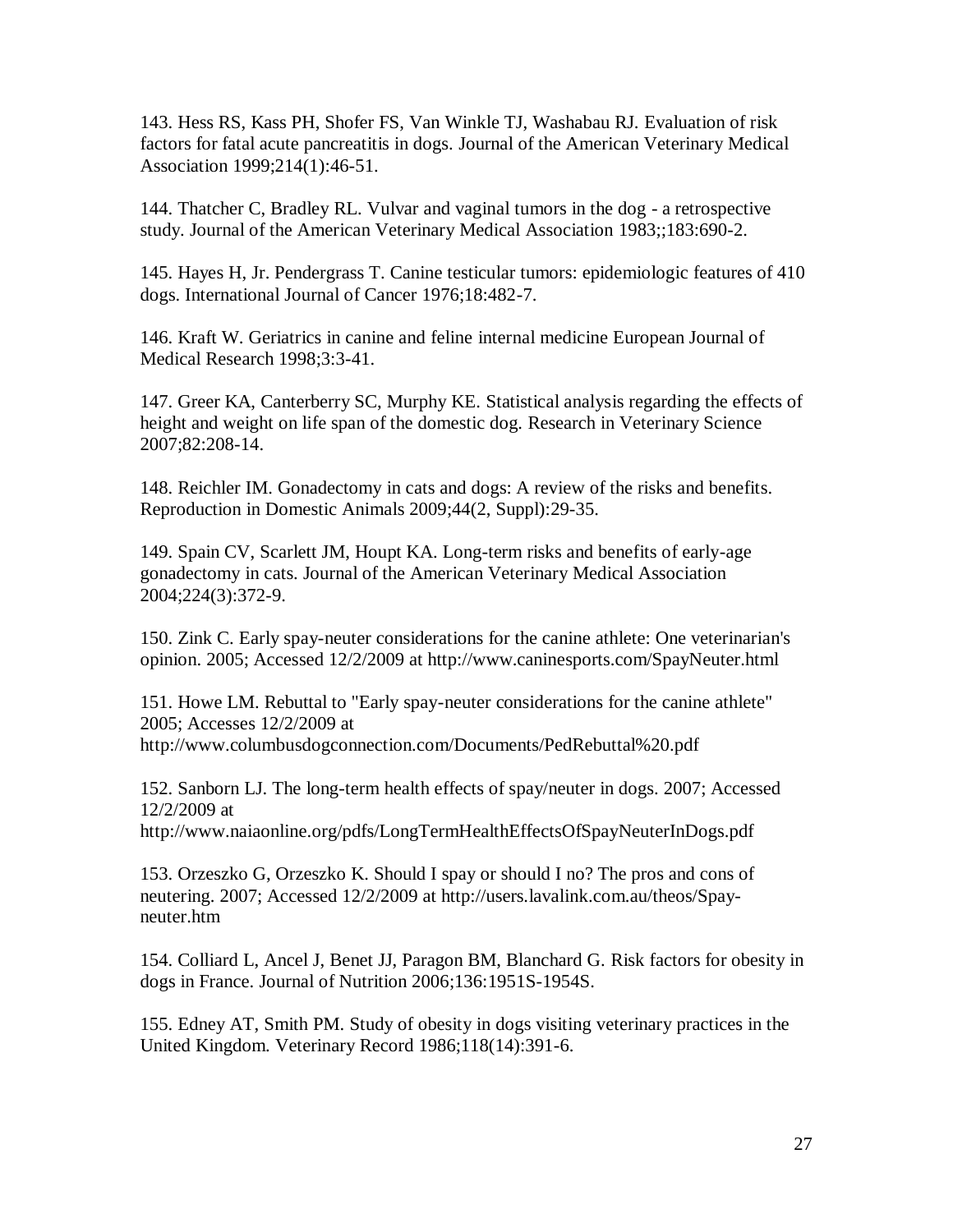156. McGreevy PD, Thomson PC, Pride C, Fawcett A, Grassi T, Jones B. Prevalence of obesity in dogs examined by Australian veterinary practices and the risk factors involved. Veterinary Record 2005;156(22):695-702.

157. Kanchuk ML, Backus RC, Calvert CC, Morris JG, Rogers QR. Neutering induces changes in food intake, body weight, plasma insulin and leptin concentrations in normal and lipoprotein lipase-deficient male cats. Journal of Nutrition 2002;132:1730S-1732S.

158. Colliard L, Paragon BM, Lemuet B, Bénet JJ, Blanchard G. Prevalence and risk factors of obesity in an urban population of healthy cats. Journal of Feline Medicine and Surgery 2009;11(2):135-40.

159. Scarlett JM, Donoghue S, Saidla J, Wills J. Overweight cats: prevalence and risk factors. International Journal of Obesity and Related Metabolic Disorders 1994;18(suppl 1):22-8.

160. German A. The growing problem of obesity in dogs and cats. Journal of Nutrition 2006;13:19405S-19465S.

161. Marshal W, Bockstahler B, Hulse D, Carmichael S. A review of osteoarthritis and obesity: current understanding of the relationship and benefit of obesity treatment and prevention in the dog. Veterinary Comparative Orthopaedics and Traumatology 2009;22(5):3339-45.

162. Hess RS, Kass PH, Shofer FS, Van Winkle TJ, Washabau RJ. Evaluation of risk factors for fatal acute pancreatitis in dogs. Journal of the American Veterinary Medical Association 1999;214(1):46-51.

163. Jeusette I, Daminet S, Nguyen P, Shibata H, Saito M, Honjoh T, et al. Effect of ovariohysterectomy and ad libitum feeding on body composition, thyroid status, ghrelin, and leptin plasma concentrations in female dogs. Journal of Animal Physiology and Animal Nutrition 2006;90(1-2):12-18.

164. Jeusette I, Detilleux J, Cuvelier C, Istasse L, Diez M. Ad libitum feeding following ovariohysterectomy in female Beagle dogs: effect on maintenance energy requirement and on blood metabolites. Journal of Animal Physiology and Animal Nutrition 2004;88(3-4):117-21.

165. Houpt KA, Coren B, Hintz HF, Hilderbrant JE. Effect of sex and reproductive status on sucrose preference, food intake, and body weight of dogs. Journal of the American Veterinary Medical Association 1979;174(10);1083-5.

166. Backus RC, Cave NJ, Keisler DH. Gonadectomy and high dietary fat but not carbohydrate induces gains in body weight and fat of domestic cats. British Journal of Nutrition 2007;98(3):641-50.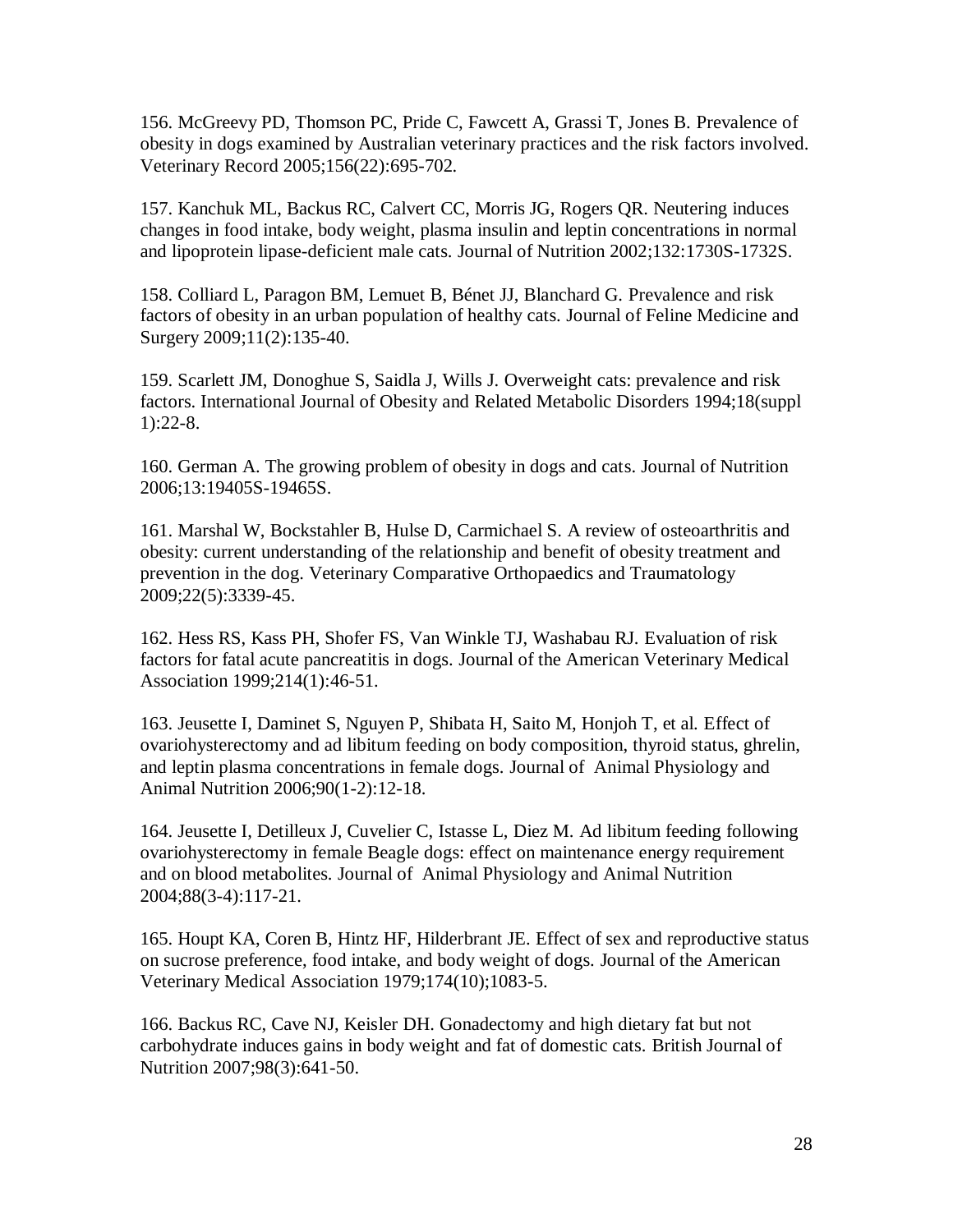167. Nguyen PG, Dumon HJ, Siliart BS, Martin LJ, Sergheraert R, Biourge VC. Effects of dietary fat and energy on body weight and composition after gonadectomy in cats. *Am*  Journal of Veterinary Research 2004;65(12):1708-13.

168. Fettman MJ, Stanton CA, Banks LL, Hamar DW, Johnson DE, Hegstad RL, et al. Effects of neutering on bodyweight, metabolic rate and glucose tolerance of domestic cats. Research in Veterinary Science 1997;62(2):131-6.

169. Kanchuk ML, Backus RC, Calvert CC, Morris JG, Rogers QR. Weight gain in gonadectomized normal and lipoprotein lipase-deficient male domestic cats results from increased food intake and not decreased energy expenditure. Journal of Nutrition 2003;133(6):1866-74.

170. Root MV, Johnson SD, Olson PN. Effect of prebueral and postpuberal gonadectomy on heat production measured by indirect calorimetry in male and female domestic cats. American Journal of Veterinary Research 1996;57:371-4.

171. Harper EJ, Stack DM, Watson TD, Moxham G. Effect of feeding regimes on body weight, composition and condition score in cats following ovariohysterectomy. Journal of Small Animal Practice 2001;42:433-8.

172. Flynn MF, Hardie EM, Armstrong PJ. Effect of ovariohysterectomy on maintenance energy requirements in cats. Journal of the American Veterinary Medical Association 1996;209:1572-81.

173. Hoenig M, Ferguson DC. Effects of neutering on hormonal concentrations and energy requirements in cats. American Journal of Veterinary Research 2002;63(5):634-9.

174. Martin L, Siliart B, Dumon H, Backus R, Biourge V, Nguyen P. Leptin, body fat content and energy expenditure in intact and gonadectomized adult cats: a preliminary study. Journal Animal Physiology and Animal Nutrition 2001;85:195-9.

175. Nijland ML, Stam F, Seidell JC. Overweight in dogs, but not in cats, is related to overweight in their owners. Public Health and Nutrition 2009;23:1-5.

176. Olson, PN. Kusstritz, MV. Johnston, SD. Early-age neutering of dogs and cats in the United States (a review). Journal of Reproduction and Fertility Supplement 2001;57:223-32.

177. Howe LM, Slater MR, Boothe HW, Hobson HP, Fossum TW, Spann AC, et al. Long-term outcome of gonadectomy performed at an early age or traditional age in cats. Journal of the American Veterinary Medical Association 2000;217(11):1661-5.

178. Howe LM, Slater MR, Boothe HW, Hobson HP, Holcom JL, Spann AC. Long-term outcome of gonadectomy performed at an early age or traditional age in dogs. Journal of the American Veterinary Medical Association 2001;218(2):217-21.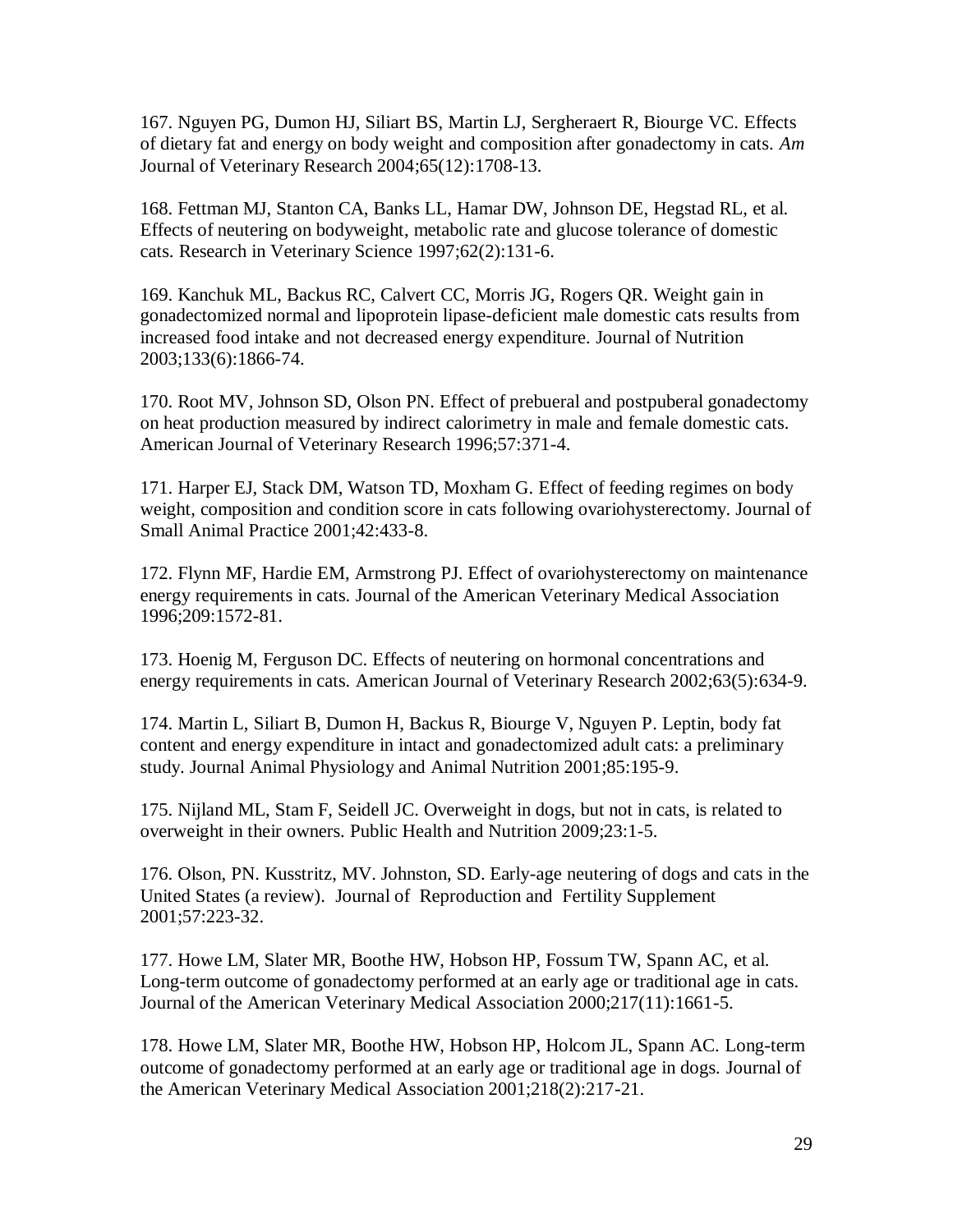179. Harasen G. Atraumatic proximal femoral physeal fractures in cats. Canadian Veterinary Journal 2004;45(4):359-60.

180. Craig LE. Physeal dysplasia with slipped capital femoral epiphysis in 13 cats. Veterinary Pathology 2001;38:92-7.

181. McNicholas WT, Wilkens BE, Blevins WE, Snyder PW, McCabe GP, Applewhite AA et al. Spontaneous femoral capital physeal fractures in adult cats: 26 cases (1996- 2001). Journal of the American Veterinary Medical Association 2002;221(12):1731-6.

182. Fischer HR, Norton J, Kobluk CN, Reed AL, Rooks RL, Borostyankoi F. Surgical reduction and stabilization for repair of femoral capital physeal fractures in cats: 13 cases (1998-2002). Journal of the American Veterinary Medical Association 2004;224(9):1478-82.

183. Root MV, Johnston SD, Olson PN. The effect of prepuberal and postpuberal gonadectomy on radial physeal closure in male and female domestic cats. Veterinary Radiology and Ultrasound 1997;38:42-7.

© 2009 Brennen McKenzie, MA, VMD http://www.skeptvet.com http://skeptvet.com/Blog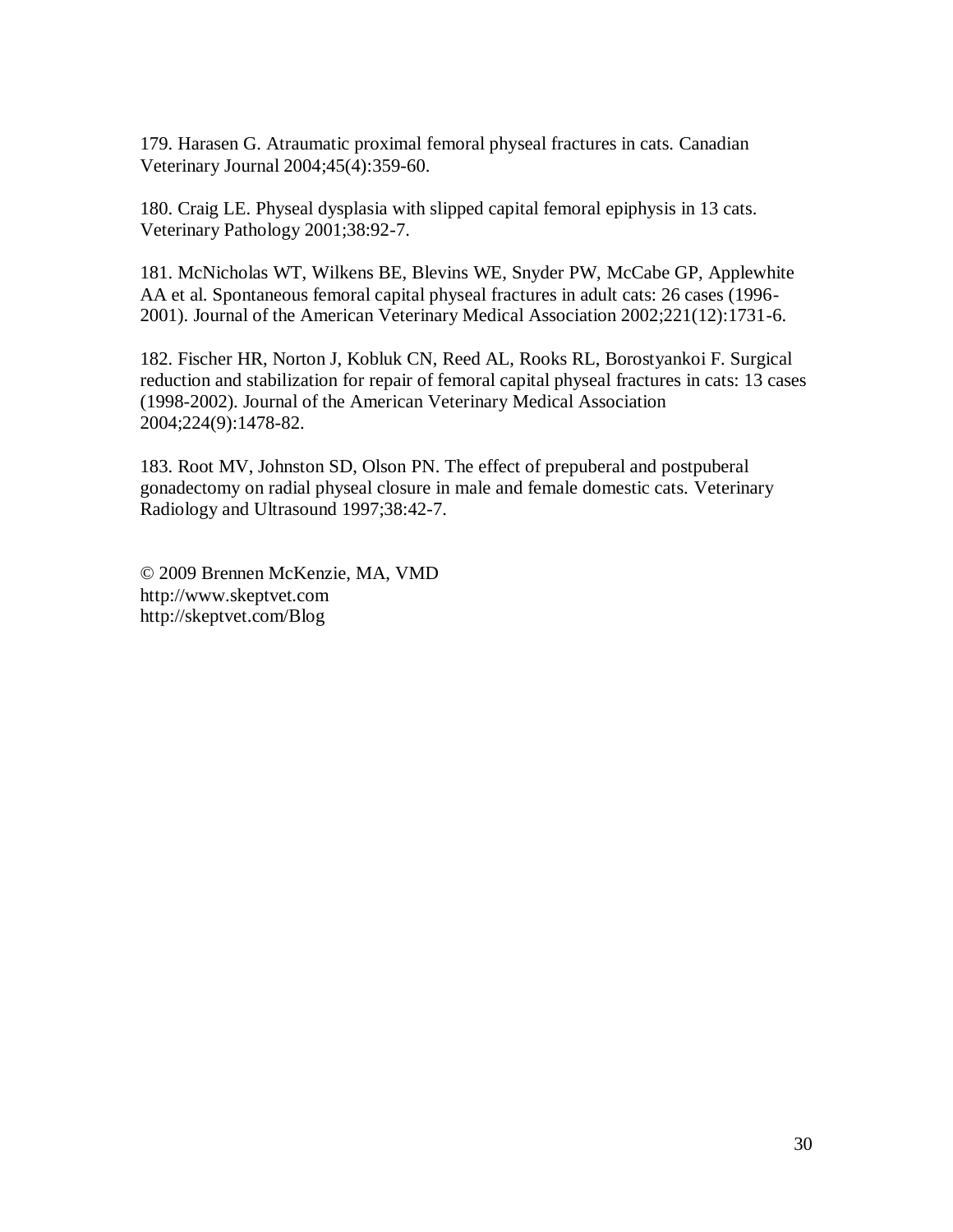# **Evaluating the Benefits & Risks of Neutering Brief Summary**

Neutering involves removing the source of the hormones that control reproduction and that determine the typical physical and behavioral characteristics that distinguish males and females. In dogs and cats, this is usually done by surgically removing the testicles in males (castration) and the ovaries in females (spaying). The anesthesia and surgery itself is very safe, with only very rarely and serious complications. Owners often have many questions about the benefits and risks of neutering, and unfortunately not all of the information easily available on the Internet is accurate. This summary is based on a much more detailed literature review which can be found at http://www.skeptvet.com/web\_documents/NeuterProsCons.pdf.

It is apparent that spaying and castration have clear benefits for the pet population in general and both benefits and risks for individual dogs and cats. When the totality of the evidence is considered, it is generally the case that common, serious problems in females are reduced by spaying and that less common or less serious problems may be exacerbated. It is, of course, impossible to predict for a particular pet what the medical or behavioral results of spaying or leaving her intact will be. However, the scientific evidence supports routine spaying of female dogs not intended for breeding because overall it is more likely to prevent than cause serious disease. The evidence is mixed regarding the risks and benefits of spaying dogs before 5-6 months of age, so no strong recommendation for or against the practice can be made. However, it is clear that spaying female dogs before their first heat is preferable to spaying them after this event. For cats, early spaying seems to have more benefits than risks.

In male dogs, the individual benefits of castration are not so clearly greater than the risks as they are for females. Overall, it seems that males are more likely to benefit than be harmed by being castrated, but the balance of the evidence is close. The population benefits, of course, argue in favor of routine neutering of male dogs. For male cats, however, neutering is clearly more likely to benefit rather than harm them. As is the case with females, early or traditional age at neutering seem roughly equivalent for dogs, but there seem to be more benefits than risks for early neutering of cats.

The decision to neutering an individual animal, and when to do so, should take into account both the scientific evidence of the risks and benefits as well as the unique circumstances of the pet and the owners. Owners and veterinarians should examine the benefits and risks given all the available information and make appropriate, rational decisions in each case.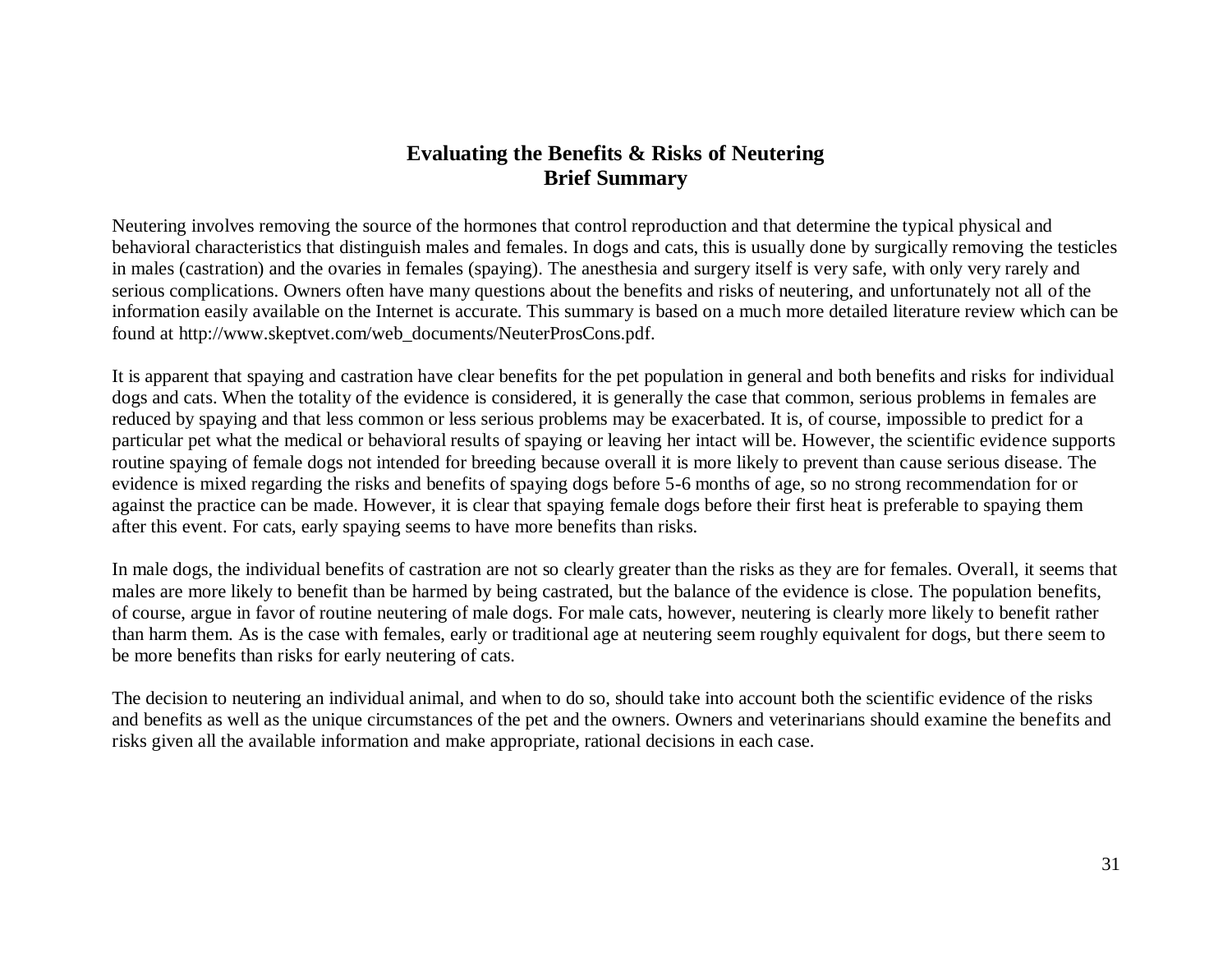| $\frac{1}{2}$ . The state of $\frac{1}{2}$ on $\frac{1}{2}$ changes, $\frac{1}{2}$ are called the set of $\frac{1}{2}$<br><b>Condition</b> | $\overline{\text{How}}$ | <b>How Serious?</b> | <b>Effect of Spaying</b> | <b>Comments</b>                                  |
|--------------------------------------------------------------------------------------------------------------------------------------------|-------------------------|---------------------|--------------------------|--------------------------------------------------|
|                                                                                                                                            | Common?                 |                     |                          |                                                  |
| <b>Unwanted litters</b>                                                                                                                    | Very Common             | Very                | Prevents                 | Large pet population problem, many euthanasias   |
| Risks of reproduction                                                                                                                      | Uncommon                | Variable            | Prevents                 | Dystocia, Brucellosis, Diabetes, others          |
| Mammary tumors                                                                                                                             | Very Common             | Very                | dramatically             | Poor prognosis                                   |
| Uterus                                                                                                                                     | Very Common             | Very                | Prevents                 |                                                  |
| infection(pyometra)                                                                                                                        |                         |                     |                          |                                                  |
| Uterine tumors                                                                                                                             | Rare                    | Variable            | Prevents                 | Some benign/removable, some malignant            |
| Ovarian tumors                                                                                                                             | Uncommon                | Variable            | Prevents                 |                                                  |
| Vaginal tumors                                                                                                                             | Uncommon                | Moderate            | dramatically             |                                                  |
| Osteosarcoma                                                                                                                               | Uncommon*               | Very                | Possibly $\uparrow$      | *Rare in most breeds, common in a few breeds     |
| Hemangiosarcoma                                                                                                                            | Uncommon*               | Very                |                          | *Rare in most breeds, common in a few breeds     |
| Urinary cancer                                                                                                                             | Uncommon                | Very                |                          | Incidence varies by breed                        |
| Cruciate rupture                                                                                                                           | Common*                 | Moderate            |                          | *Incidence varies by breed, surgically treatable |
| (ACL)                                                                                                                                      |                         |                     |                          |                                                  |
| Hip dysplasia                                                                                                                              | Common*                 | Moderate            | Probably 1               | *Rare in most breeds, common in a few breeds     |
| Aggressive behavior                                                                                                                        | Common                  | Very                | Possibly $\uparrow$      |                                                  |
| Urinary incontinence                                                                                                                       | Very Common             | Mild                |                          | Easily treatable                                 |
| Urinary tract infection                                                                                                                    | Common                  | Mild                | Possibly 1               | Easily treatable                                 |
| Hypothyroidism                                                                                                                             | Uncommon                | Moderate            | Possibly $\uparrow$      | Easily treatable                                 |
| Diabetes mellitus                                                                                                                          | Uncommon                | Very                | Possibly $\uparrow$      | Incidence varies by breed                        |
| Acute pancreatitis                                                                                                                         | Uncommon                | Very                | Possibly $\uparrow$      |                                                  |
| Obesity                                                                                                                                    | Common                  | Very                |                          | Easily prevented by not overfeeding              |
| Lifespan                                                                                                                                   | $-1$                    | $-$                 | Possibly $\uparrow$      | Spayed females may live longer than intact       |
|                                                                                                                                            |                         |                     |                          | females                                          |

Effects of Spaying on Females: ↓=decreases/reduces, ↑=increase/exacerbates